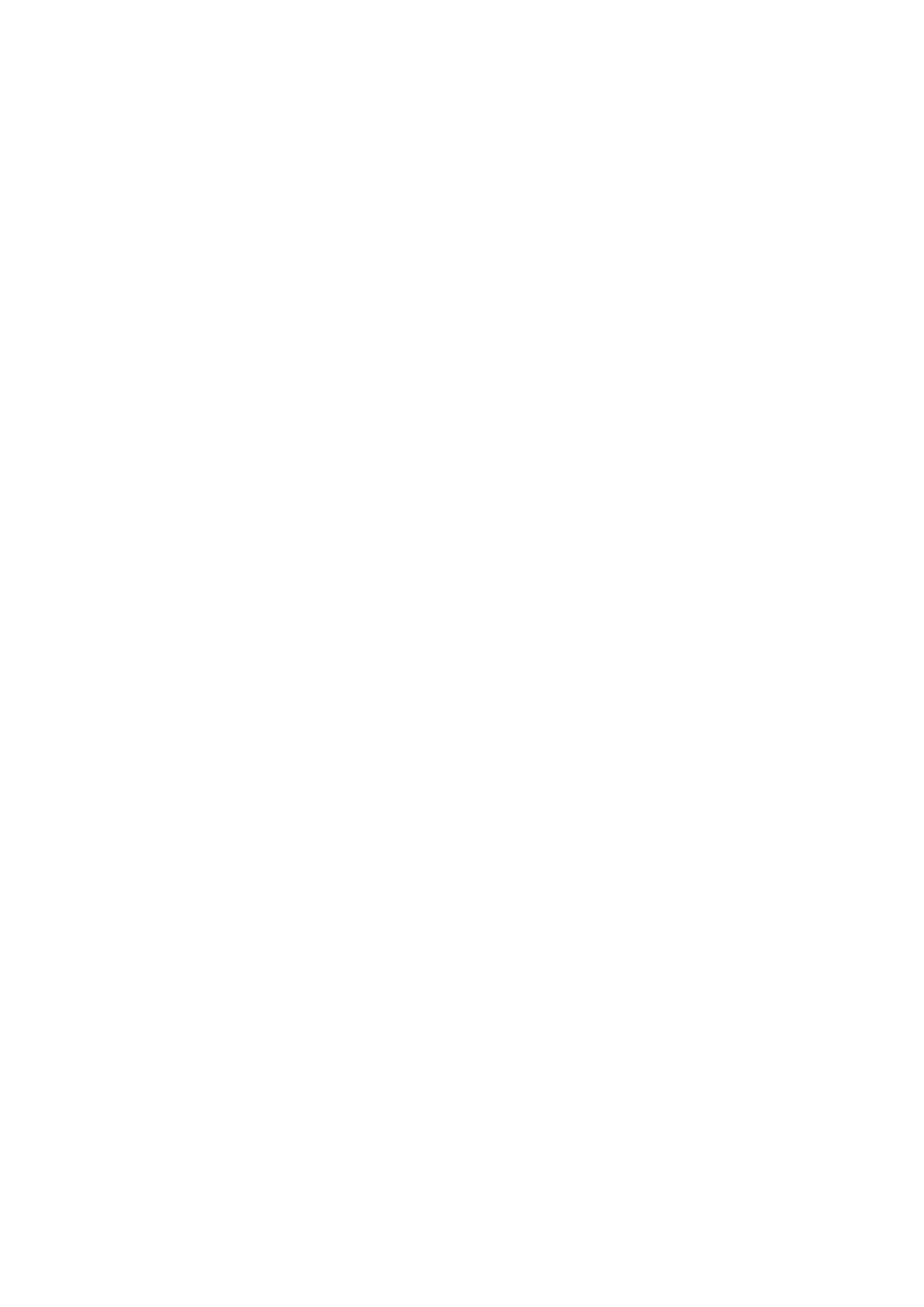# **Contents**

# **Section Page 2018**

| <b>Executive Summary</b>                                                             |    |
|--------------------------------------------------------------------------------------|----|
| Summary of the undertakings offered by BT                                            |    |
| Possible market definition                                                           |    |
| Features of the markets identified which prevent, restrict<br>or distort competition | 9  |
| The appropriateness of the proposed undertakings                                     | 16 |
| Conclusion                                                                           | 26 |

# **Annexes (under separate cover)**

| Annex A | Ofcom's terms of reference                                             |
|---------|------------------------------------------------------------------------|
| Annex B | Responding to this consultation                                        |
| Annex C | The importance of the fixed telecoms sector                            |
| Annex D | Possible relevant markets                                              |
| Annex E | The undertakings offered by BT                                         |
| Annex F | Structural features and BT's incentives                                |
| Annex G | An analysis of the deployment of wholesale line rental<br>(WLR)        |
| Annex H | An analysis of the deployment of carrier pre selection<br>(CPS)        |
| Annex I | An analysis of the deployment of local loop unbundling<br>(LLU)        |
| Annex J | An analysis of the deployment of DataStream                            |
| Annex K | An analysis of the development of partial private circuits<br>(PPCs)   |
| Annex L | Impacts on competition of the evolution to next<br>generation networks |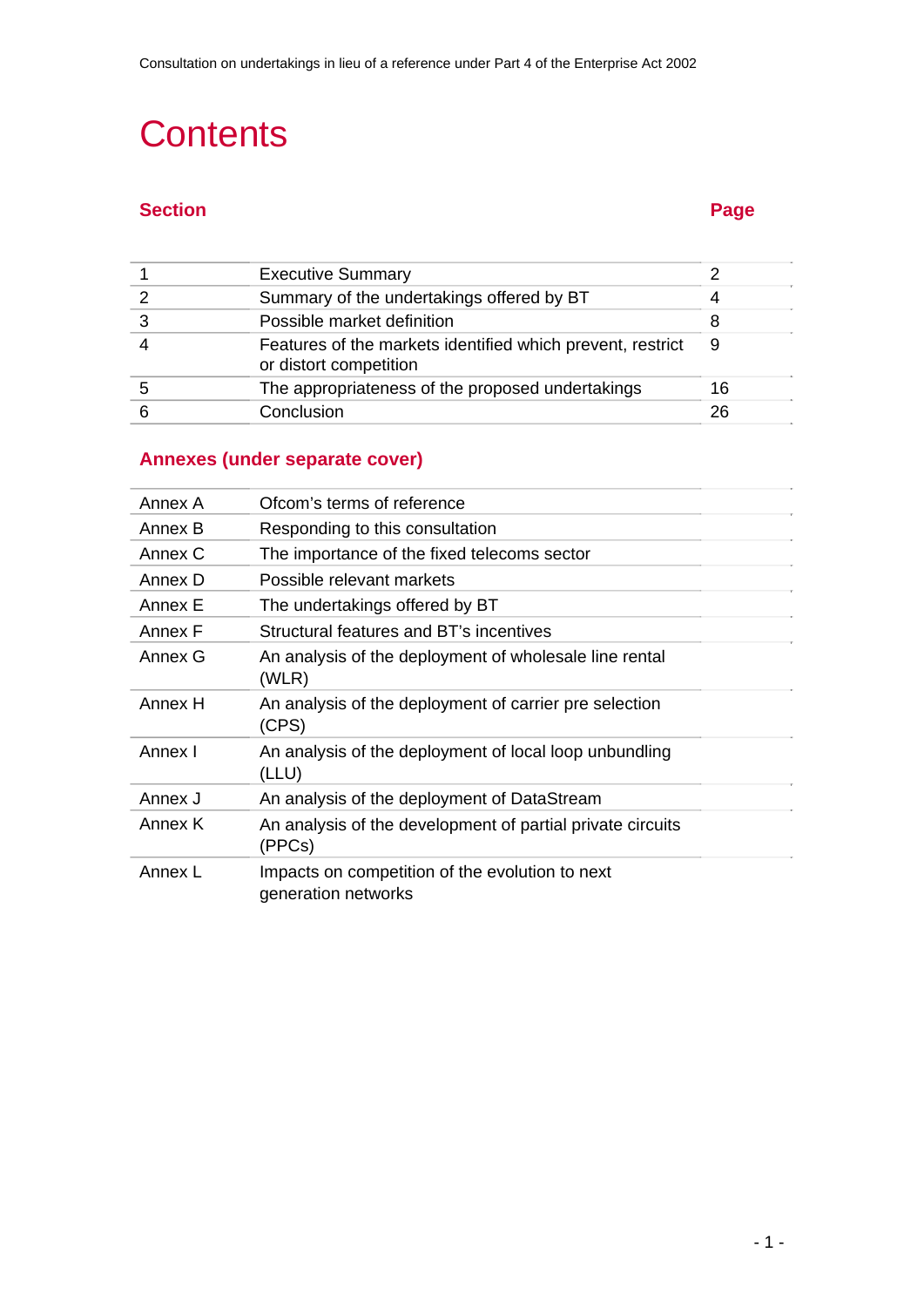l

# Executive Summary

- 1.1 The Office of Communications (Ofcom) has decided to consult on whether it should accept undertakings which have been offered by British Telecommunications plc ('BT') in lieu of a reference to the Competition Commission under Part 4 of the Enterprise Act 2002.
- 1.2 BT's offer of these undertakings in lieu of a reference, and Ofcom's decision to consult on accepting them, follow Ofcom's consideration of the current state of fixed telecoms in the UK in its Strategic Review of Telecommunications ('the Telecoms Review').<sup>[1](#page-3-0)</sup>
- 1.3 A core conclusion of the Telecoms Review has been that effective competition remains the best means to deliver benefits to businesses and consumers in relation to telecoms. In particular, businesses and consumers value and are increasingly benefiting from the plethora of innovative new services being brought to market. Our analysis showed that competition based upon deployment of alternative infrastructure is the best mechanism to deliver not only wider choice, better quality and lower prices, but also faster innovation and availability of new services. There are important caveats to this approach, such as the need for informed consumers able to make effective choices, and the need to ensure delivery of services to vulnerable groups and isolated communities. However, the clear conclusion remains that the best way to further the aggregate interests of businesses and consumers in the UK is to promote effective competition in telecommunications.<sup>[2](#page-3-1)</sup>
- 1.4 Ofcom suspects that competition is being restricted in markets for the supply of wholesale access and backhaul network services in the context of electronic communications in the United Kingdom ('the wholesale markets identified') and on directly related downstream retail markets ('the retail markets identified'). In the wholesale markets identified, BT has and will continue to have a substantial degree of market power. BT is also a vertically integrated provider with a presence in the directly related downstream markets. Ofcom believes that the combination of these features (upstream market power and vertical integration) provides BT with both the ability and the incentive to discriminate against its downstream competitors, who are also

<span id="page-3-0"></span><sup>1</sup> Ofcom has so far published two consultation documents as part of its Strategic Review of Telecommunications. The phase 1 consultation, published on 28 April 2004, considered the current position and prospects for the telecoms sector (available at www.ofcom.org.uk/static/telecoms\_review/condoc\_phase1.htm). The phase 2 consultation, published on 18 November 2004, (available at

www.ofcom.org.uk/static/telecoms\_review/condoc\_phase2.htm), identified and assessed options for Ofcom's strategic approach to telecoms markets, and specifically discussed the possibility of utilising Ofcom's powers under Part 4 of the Enterprise Act 2002.

<span id="page-3-1"></span> $2$  In general, when exercising its functions, Ofcom is required under the Communications Act 2003 to further the interests of consumers in relevant markets, where appropriate by promoting competition. While those duties do not apply when Ofcom carries out its functions under Part 4 of the Enterprise Act 2002, it may have regard to such matters if they are matters to which the OFT is entitled to have regard.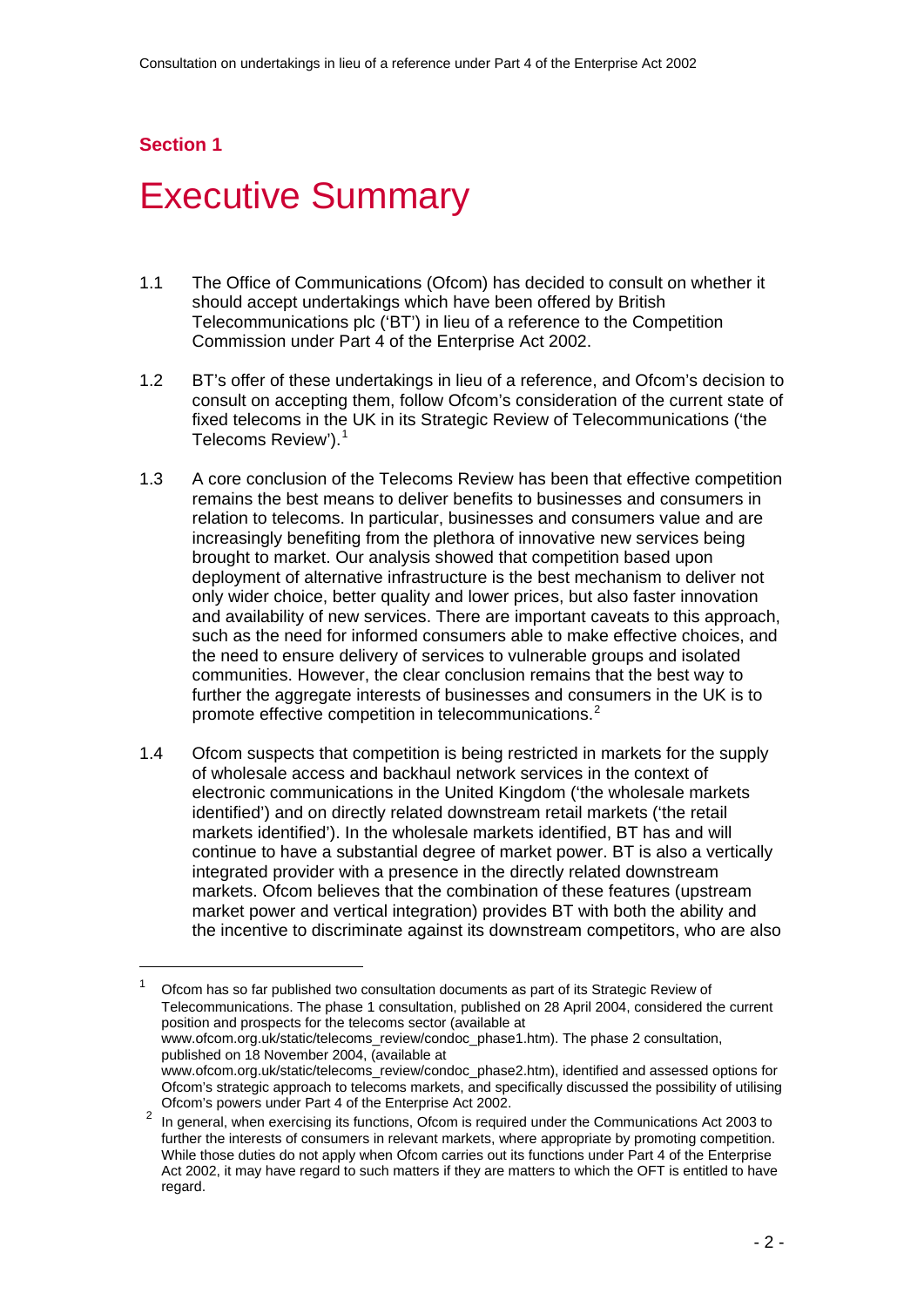its wholesale customers. Moreover, Ofcom suspects that BT may have engaged in conduct which has had the effect of restricting competition.

- 1.5 Section 370 of the Communications Act 2003 gives Ofcom concurrent functions with the OFT under Part 4 of the Enterprise Act 2002.
- 1.6 Under section 131 of the Enterprise Act 2002, Ofcom may make a market investigation reference to the Competition Commission where it has reasonable grounds for suspecting that any feature, or combination of features, of a market in the UK for goods or services prevents, restricts or distorts competition in connection with the supply or acquisition of any goods or services in the UK or a part of the UK.
- 1.7 Under section 154 of that Act, instead of making such a reference, but where it has the power to make one and otherwise intends to do so, Ofcom may accept undertakings from such persons as it considers appropriate, to take such action as it considers appropriate. These undertakings must be for the purpose of remedying, mitigating or preventing any adverse effect on competition concerned, or any detrimental effect on customers so far as it has resulted from, or may be expected to result from, the adverse effect on competition.
- 1.8 Ofcom believes that the test for a reference set out in section 131 of the Enterprise Act 2002 is satisfied and intends, if it does not accept undertakings, to make such a reference. The terms of the reference which Ofcom would make are set out in Annex A.
- 1.9 However, Ofcom considers that the package of undertakings offered by BT is appropriate to address the difficulties which it has identified, and offers as comprehensive a solution as is reasonable and practicable.
- 1.10 In the light of sections 155 and 169 of the Enterprise Act 2002, Ofcom hereby gives notice of the undertakings which it proposes to accept from BT, subject to comments and representations received as to the effectiveness of the undertakings. In this notice, Ofcom sets out the reasons for which it proposes to accept those undertakings. Ofcom invites written views and comments on the issues raised in this document to be made by 12 August 2005. Further details of how to respond are set out in Annex B.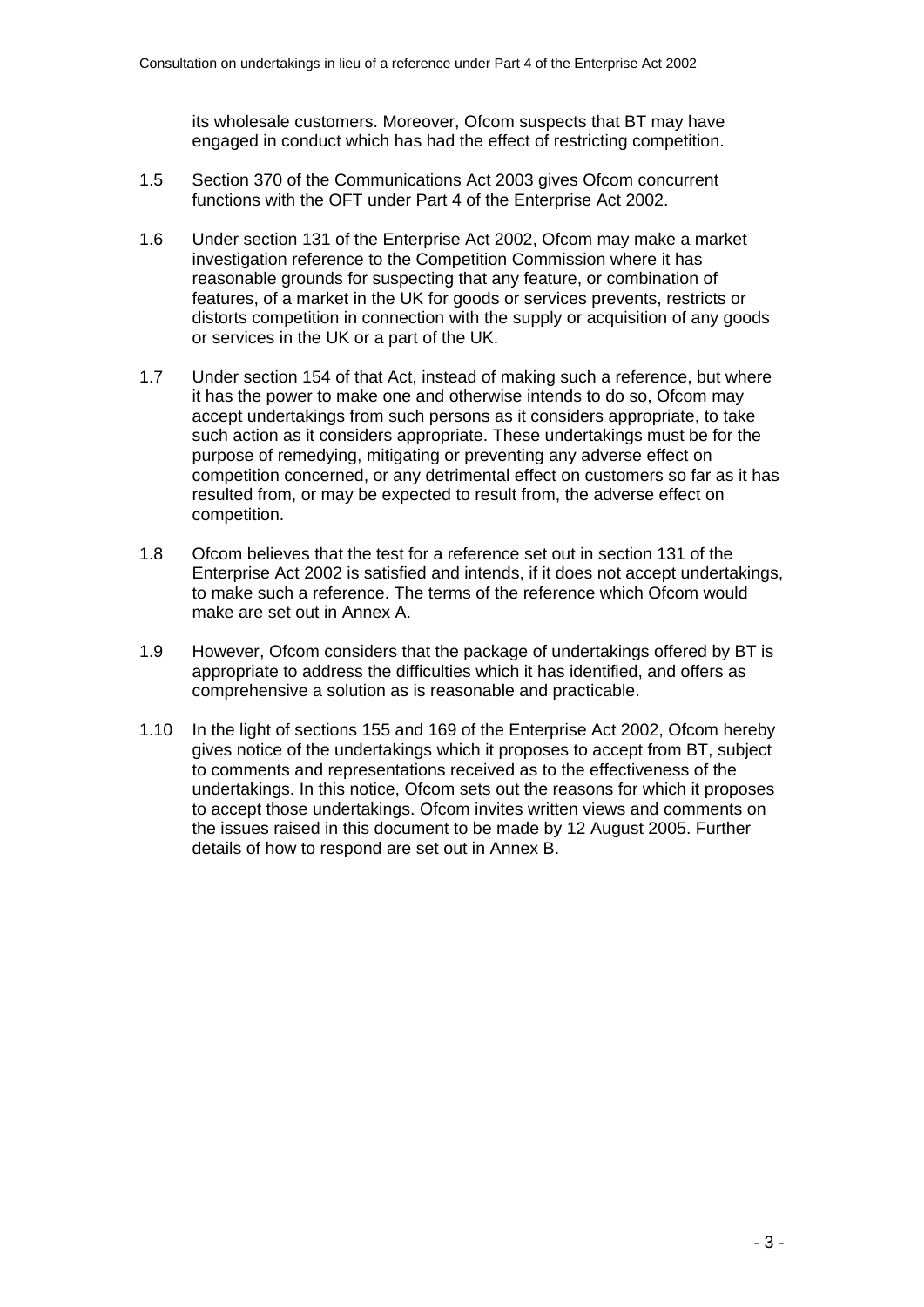# Summary of the undertakings offered by BT

2.1 Following Ofcom's consideration of the current state of fixed telecoms in the UK in its Strategic Review of Telecommunications, BT has offered undertakings in lieu of a reference under Part 4 of the Enterprise Act 2002. The full text of the undertakings offered by BT is set out in Annex E. The main elements of those undertakings are summarised in five parts below, and we set out in section 5 why we believe they are apt to address the competition problems we have identified.

## **Equivalence of Inputs**

- 2.2 First, BT undertakes to supply a range of products in the wholesale markets identified to all communications providers (including its own downstream operations) on the same timescales, terms and conditions (including price) and by the same systems and processes. BT will provide to all providers the same information about these products and their associated services, systems and processes. This set of rules has been termed equivalence of inputs between BT's downstream divisions and its downstream competitors.
- 2.3 Such equivalence of inputs is to be applied to the wholesale products listed below on a specified timetable, set out in the undertakings.

#### *Local access products*

- wholesale line rental:
- $\bullet$  local loop unbundling<sup>[3](#page-5-0)</sup>; and
- wholesale extension service.

*Other products* 

• IPStream;

- backhaul extension services; and
- various other products when they are provided in future.
- 2.4 BT also offers a public, but not legal, commitment to deliver equivalence of input for certain wholesale line rental products at specified earlier dates than those set out in the undertakings.

<span id="page-5-0"></span> $3$  Both shared metallic path facility, and metallic path facility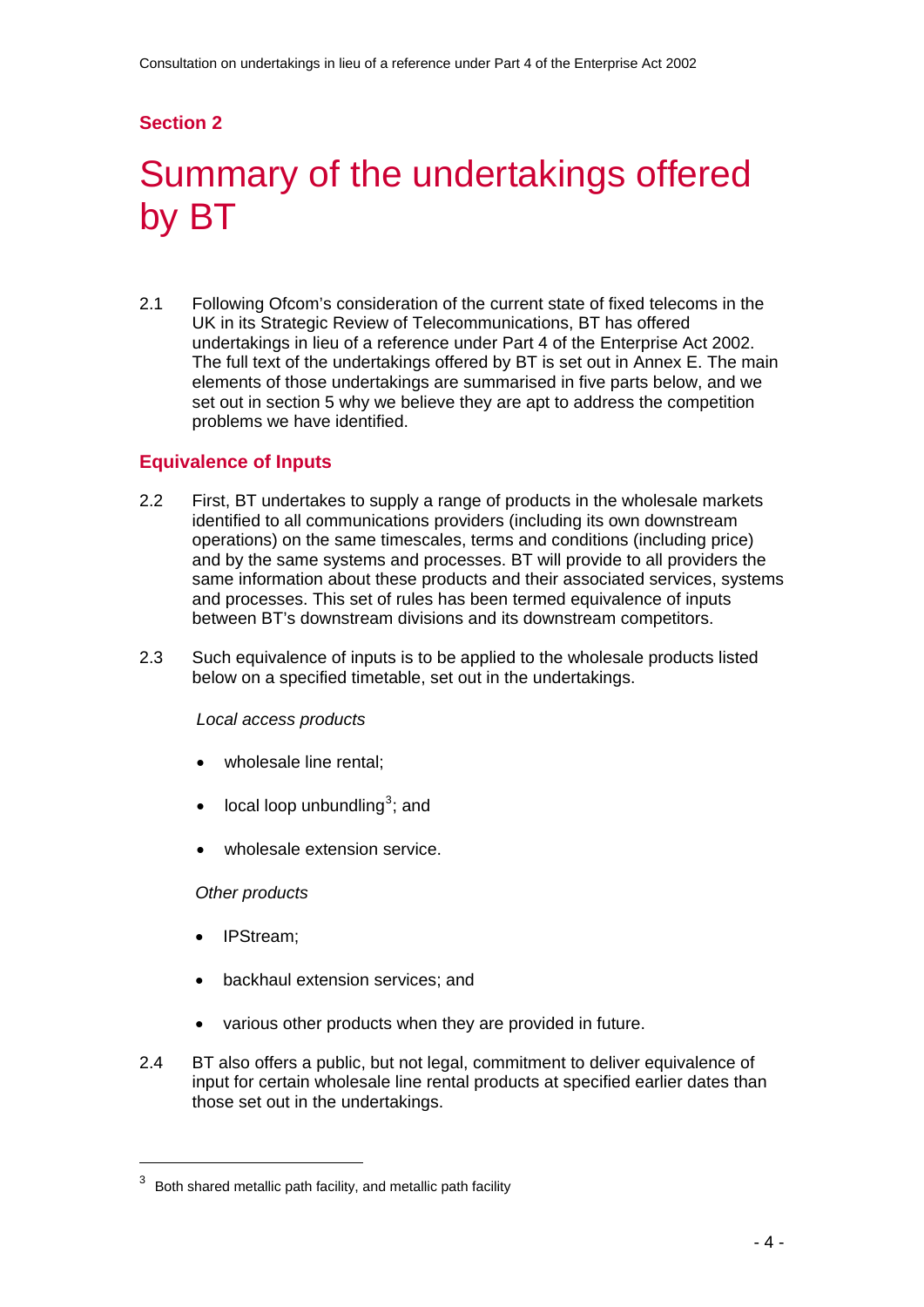# **Access Services Division**

2.5 Second, BT offers to establish a separate division of the BT group, referred to as the 'Access Services Division' or ASD. The ASD would control and operate the physical network assets making up BT's local access network and backhaul network. It would include all staff and management tiers necessary for managing these assets. It would supply on behalf of the BT group the following products and services in the wholesale markets identified:

#### *Local access products*

- wholesale line rental:
- $\bullet$  local loop unbundling<sup>[4](#page-6-0)</sup>;
- wholesale extension service; and
- partial private circuits (excluding trunk segments).

#### *Other products*

- backhaul extension service; and
- various other products when they are provided in future.
- 2.6 For the products supplied by ASD to which equivalence of input is to be applied, the ASD would trade with other parts of the BT group on published terms and conditions which would also be offered to other communications providers.
- 2.7 BT offers further undertakings designed to ensure the independence of the ASD within the BT group, including the following commitments:
	- the chief executive officer (CEO) of the ASD would report to the CEO of the BT group; he or she would not be a member of the operating committee of the BT group;
	- the ASD would have the freedom to operate within an operating plan and capital expenditure plan agreed annually with the BT group;
	- the ASD would provide separate financial and regulatory accounts;
	- the management team of the ASD would be based in physically separate locations from the rest of the BT group;
	- future remuneration of the ASD's personnel would be aligned towards the performance of the ASD, not the BT group;

<span id="page-6-0"></span><sup>4</sup> Both shared metallic path facility and associated services, and metallic path facility and associated services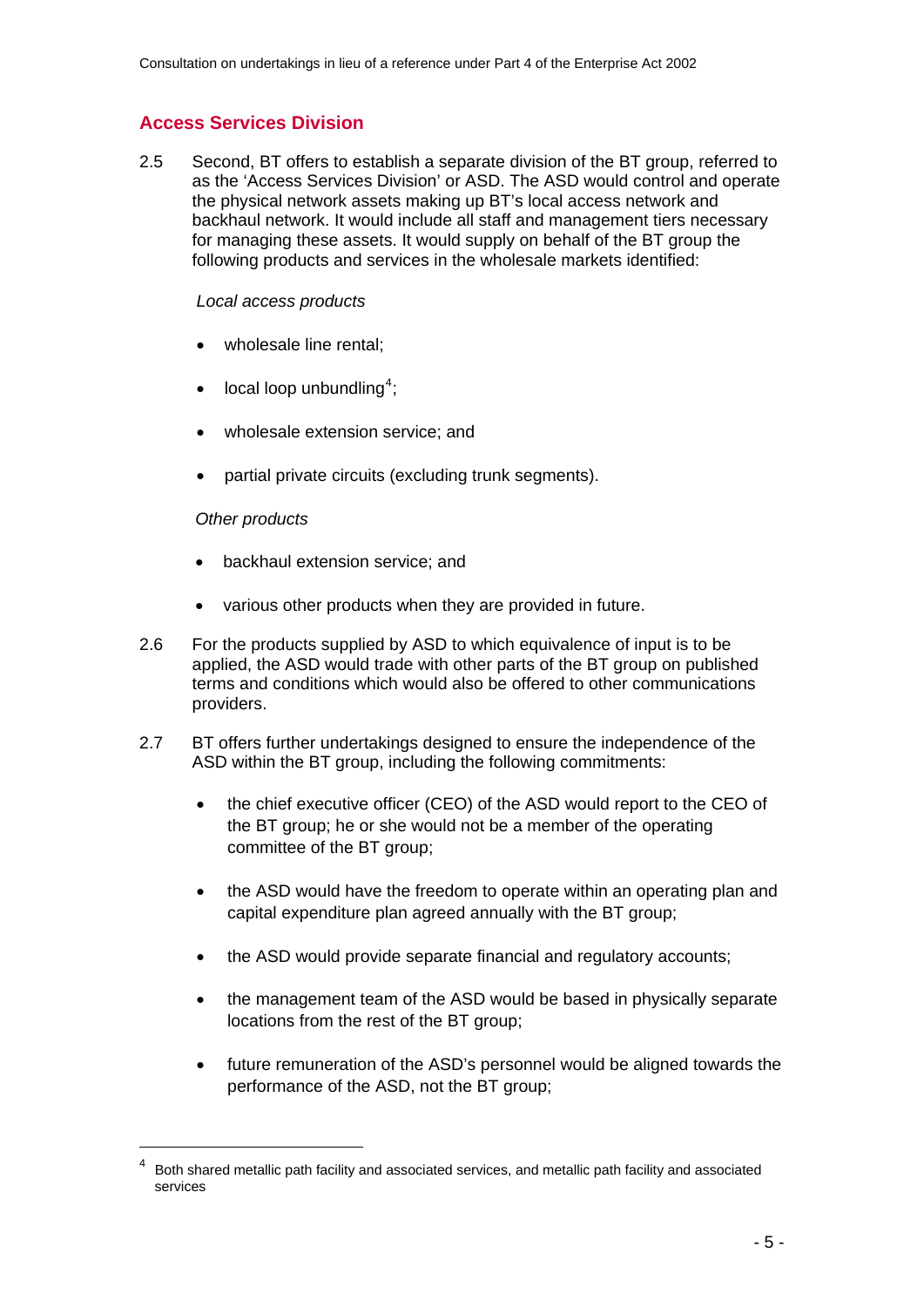- only named individuals outside of the ASD may be insiders to its decisions, and only specified group functions may supply it with services;
- the ASD would be obliged to act in a non-discriminatory fashion;
- the ASD's systems would be first logically separated, and later the operational support systems would be physically separated, on specified timescales; and
- the ASD would use a separate brand to the remainder of the BT group.

## **Other organisational provisions**

- 2.8 Third, BT offers a range of undertakings to guard against inappropriate information flows and influence passing between different parts of its organisation, and to monitor its compliance with these undertakings. These include:
	- provisions for an organisational separation between BT's upstream operations (such as BT Wholesale) and its downstream operations (such as BT Retail), including a Chinese wall between the two; and
	- more specific protections to ensure that the SMP product management team in BT Wholesale acts in an independent and non-discriminatory fashion.

# **Next generation networks**

- 2.9 Fourth, BT offers undertakings concerning the deployment of its next generation network technology, called its '21<sup>st</sup> Century Network' (21CN). BT offers to undertake:
	- to ensure that other communications providers will be able to purchase unbundled network access products;
	- to design 21CN as efficiently as it reasonably could have been expected to, and to accept that it cannot recover the costs in relation to SMP products, if redesign is required, from other communications providers;
	- to design 21CN so that it is capable of delivering equivalence of inputs in relation to SMP products;
	- not to launch new retail products based on its 21CN before a suitable upstream wholesale SMP product is available for its downstream competitors;
	- to adopt certain principles in relation to compensating other communications providers for the cost of reconfiguring their networks to interconnect with BT's new network;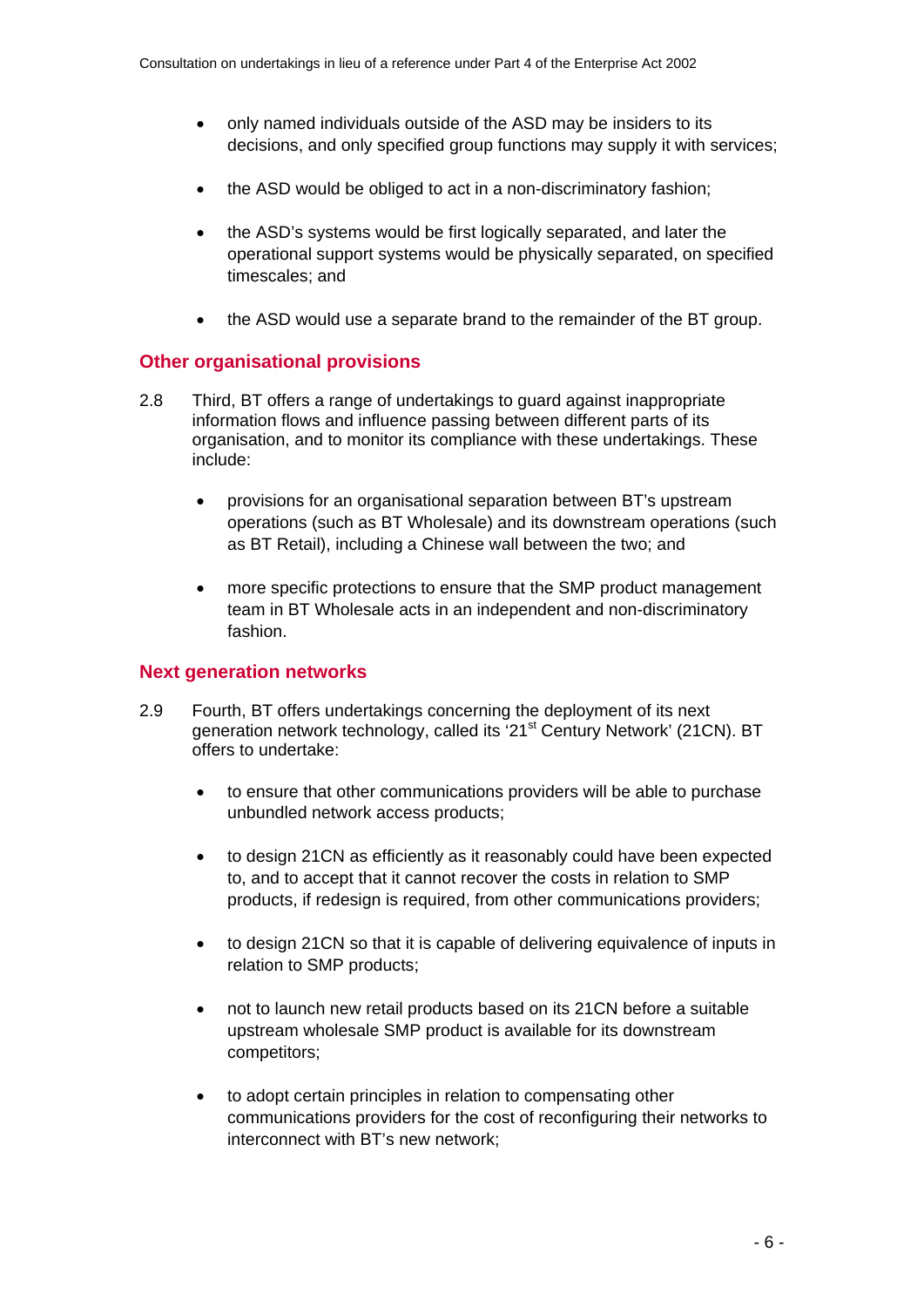- to ensure that other communications providers are not disadvantaged by the capability of its new network to provide software-controlled migration of customers to new services; and
- to participate in a multi-lateral industry forum responsible for managing the transition to next generation networks.

# **Equality of Access Board (EAB)**

- 2.10 Fifth, BT is proposing to establish a new internal compliance board, to monitor its compliance with these undertakings, and to make recommendations to the management of BT on remedial action:
	- the EAB would have a majority of independent members, and would be chaired by a non-executive member of BT's main board;
	- it would be able to monitor information regarding compliance with the undertakings and to investigate matters of concern; and
	- minutes of its proceedings and regular reports would be sent to Ofcom.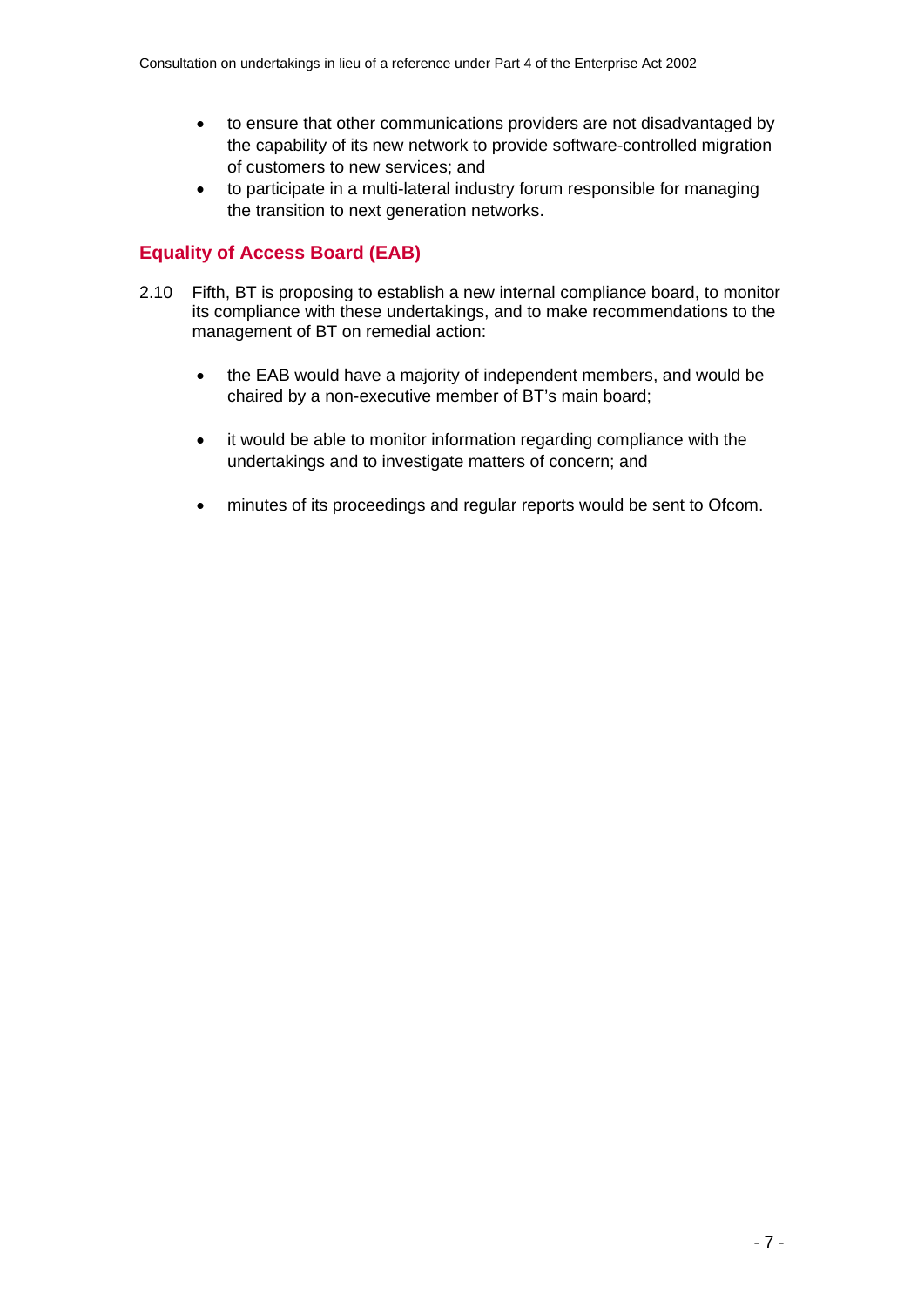# Possible market definition

- 3.1 Ofcom notes that the OFT has stated in its Guidance on Market Investigation References that when consulting on a reference a view should normally be expressed as to the possible definition of the market (or markets) affected. Ofcom considers it equally appropriate to express such a view when consulting on undertakings in lieu.
- 3.2 Ofcom believes that there are features of the market that prevent, restrict or distort competition in what are termed access and backhaul network services, and that these features are likely to persist. The access network is broadly defined as the part of a telephone network connecting the customer with the local exchange. The backhaul network is broadly defined as the part of a telephone network that connects local exchanges back to the core network or to another communications provider's network. These terms are explained in more detail, and more discussion is provided of the principal markets identified by Ofcom, in Annex D.
- 3.3 There is a chain of supply in many telecoms markets. For example, when a telephone call is made from one fixed telephone to another, one supplier has the customer making the call; this supplier is acting in a retail market for fixed telephone calls, and charges the person making the call. The physical infrastructures connecting the two telephones could be self-supplied by the retail provider, or the retail provider may purchase them from a number of different suppliers in a number of wholesale markets. Each of these wholesale suppliers, in turn, may provide these services by purchasing network components or interconnection services from other wholesale network operators.
- 3.4 In this document, we use the terms downstream and upstream to refer to this sequence of retail and wholesale markets respectively. Retail markets are the most downstream markets. A supplier who provides a service to another supplier is upstream of that supplier in the chain of supply.
- 3.5 Because of this chain of supply, Ofcom considers that the set of markets in which competition is adversely affected by the combination of features it has identified consists of the upstream markets for the provision of access and backhaul network services, and all related downstream markets, including retail markets, for which the former services are a critical input.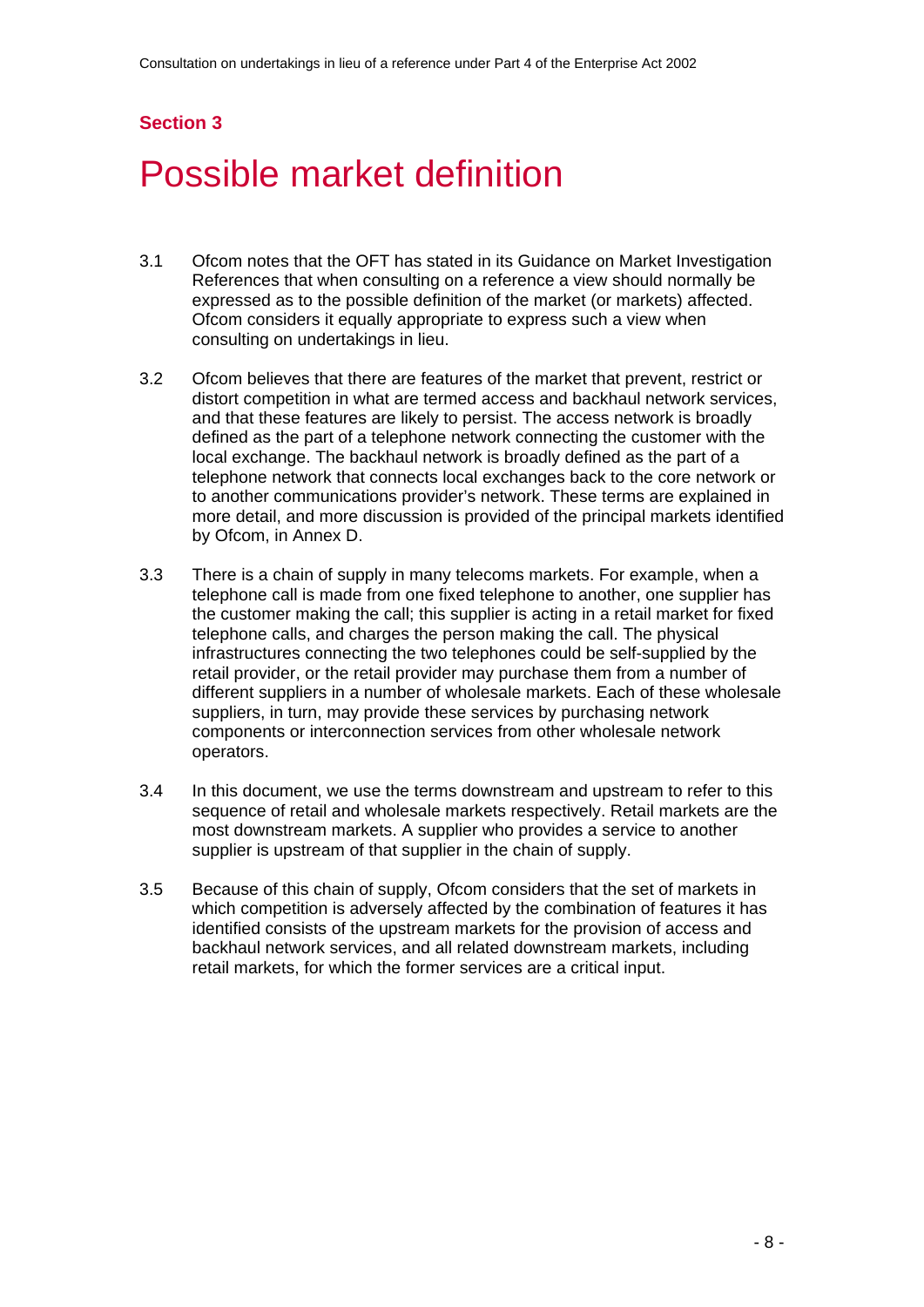l

# Features of the markets identified which prevent, restrict or distort competition

4.1 This section discusses the features of the markets identified which we suspect are resulting, and have resulted in a restriction of competition. We first identify features of the markets identified which in our view confer upon BT the ability and the incentive to engage in conduct which distorts competition. We then explain the basis for our reasons for suspecting that such conduct is taking, and has taken place. We consider the consequences of such structural features and behaviour for competition on the markets identified. Lastly, we set out our reasons for thinking that BT's ability and incentive to engage in conduct which restricts competition are likely to remain for the foreseeable future unless addressed.

### **Features giving rise to the ability and incentive for BT to distort competition**

#### **BT's enduring market power in the wholesale markets for network access and backhaul services**

- 4.2 Ofcom believes that BT retains a substantial degree of market power in the wholesale markets for the provision of access and backhaul network services.
- 4.3 Since BT's privatisation and the subsequent pro-competitive policies of Oftel and Ofcom, an increasing number of fixed downstream and retail markets have been opened up to competition. However, for the reasons set out in the Telecoms Review phase 2 consultation document, most new competitors still rely heavily on upstream inputs provided by BT, the provision of which is therefore subject to regulatory intervention.
- 4.4 As explained in that document, BT's enduring market power arises because of the substantial economies of scale that exist in installing and operating access and backhaul network facilities. Furthermore, a very large proportion of the costs of such activities are sunk – that is not recoverable upon exiting the market. The combination of large fixed and sunk costs constitutes a significant barrier to entry and severely limits the number of potential competing infrastructure providers that the market could sustain. The OFT Draft Guidelines on the Assessment of market power list both sunk costs and economies of scale as factors that can raise entry barriers and therefore lead to the incumbents having market power<sup>[5](#page-10-0)</sup>. Their combination is particularly important, as highlighted by the OFT: "large scale entry might require

<span id="page-10-0"></span><sup>5</sup> OFT, Assessment of market power - Draft competition law guidelines for consultation, OFT415a, April 2004, paras 5.8 to 5.11 and 5.18 to 5.20.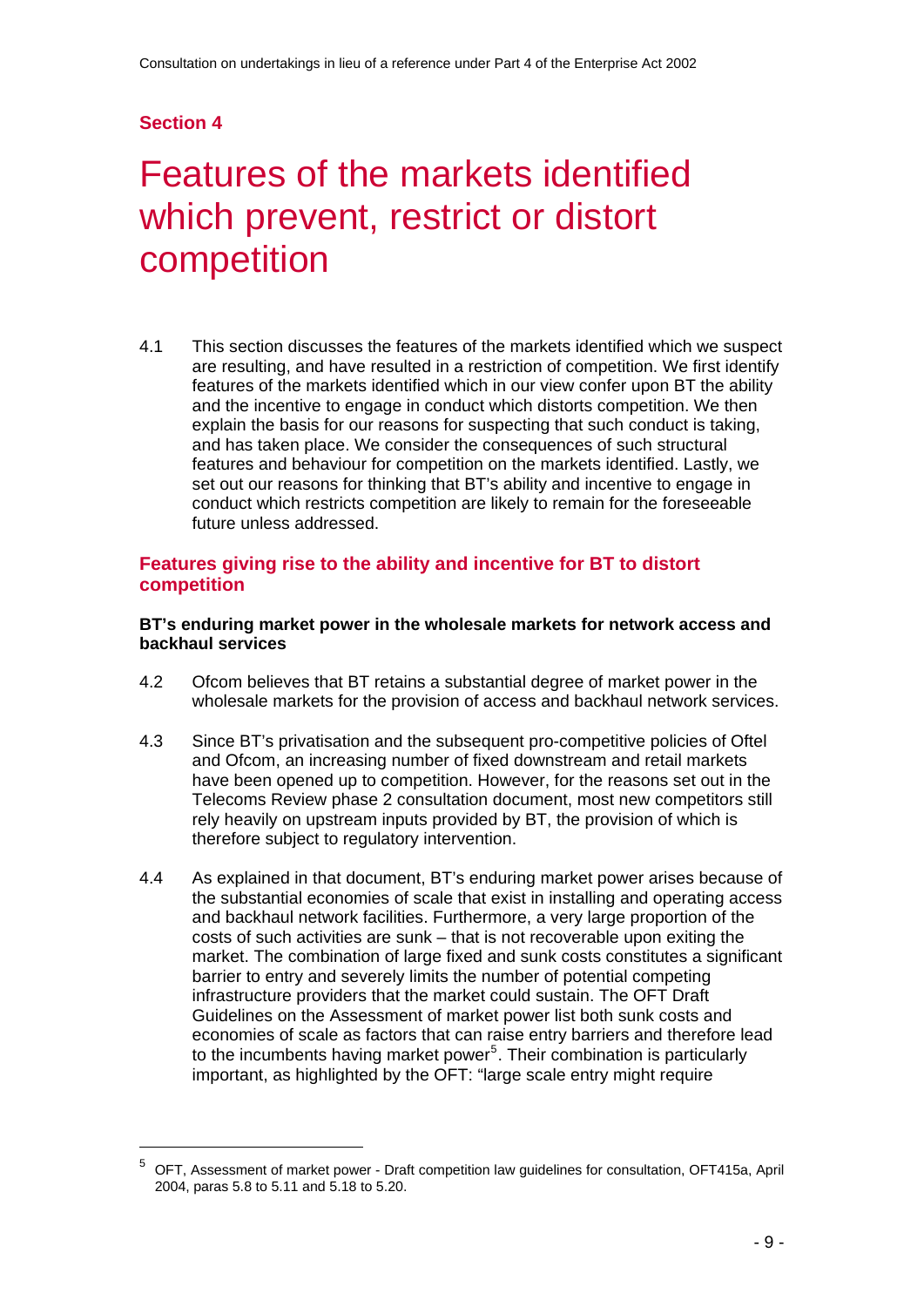relatively large sunk costs and might be more likely to attract an aggressive response from incumbents."[6](#page-11-0)

- 4.5 The barriers to entry are particularly pronounced for the access network, which is the last segment of the network which connects individual premises to the local exchange. This is the most difficult facility for any potential alternative network operator (or 'altnet') to replicate profitably.
- 4.6 In Ofcom's view, similar conclusions also apply to other complementary network services, such as backhaul, in most locations. The economies of scale, and perhaps the proportion of those costs that have already been incurred but cannot be recovered to any significant degree (sunk costs), may be slightly less marked for some locations than in the access network. However, the homogeneous nature of backhaul services could influence the type of competition that occurs should a competitor enter the market. Given that there is little or no scope to differentiate rival backhaul network services, competitive differentiation needs to be largely based on price. Faced with an incumbent operator, like BT, with significant economies of scale and lower costs, the likelihood of profitable market entry by competitors is slim.
- 4.7 Given the above, Ofcom believes that BT's ownership and control of such access and backhaul network infrastructure confers upon it substantial and enduring market power in the provision of services in the wholesale markets identified. Such market power is evidenced by the very large and persistently high market shares enjoyed by BT in the provision of those services. For the reasons we set out in Annex F, we do not believe that these conditions will change in the foreseeable future.

### **BT's vertically integrated structure**

4.8 BT is a vertically integrated group. It provides services in both the upstream wholesale markets for access and backhaul network services in which it has market power, and also in those directly related downstream markets in which it competes with its upstream customers. This vertical integration across markets is matched by the vertical integration within BT's organisation, both in terms of its management structures and in terms of its network operations. This vertical integration gives rise to benefits to BT in terms of cost efficiency as well as financial and strategic synergies. There is nothing to suggest that BT's current structure will change in the foreseeable future.

### **BT's incentives to engage in discriminatory behaviour**

- 4.9 The combination of market power in the markets for the provision of access and backhaul network services, and vertical integration into related downstream markets, provides BT with the ability and the incentive to engage in discriminatory behaviour against its downstream competitors. We explain the reasons for this conclusion in detail in Annex F.
- 4.10 When a vertically integrated firm has a substantial degree of market power in a market for the provision of an upstream input, it will, in many circumstances, have the incentive and the ability to treat its own downstream business more

<span id="page-11-0"></span> $^6$  OFT, op. cit., para 5.18.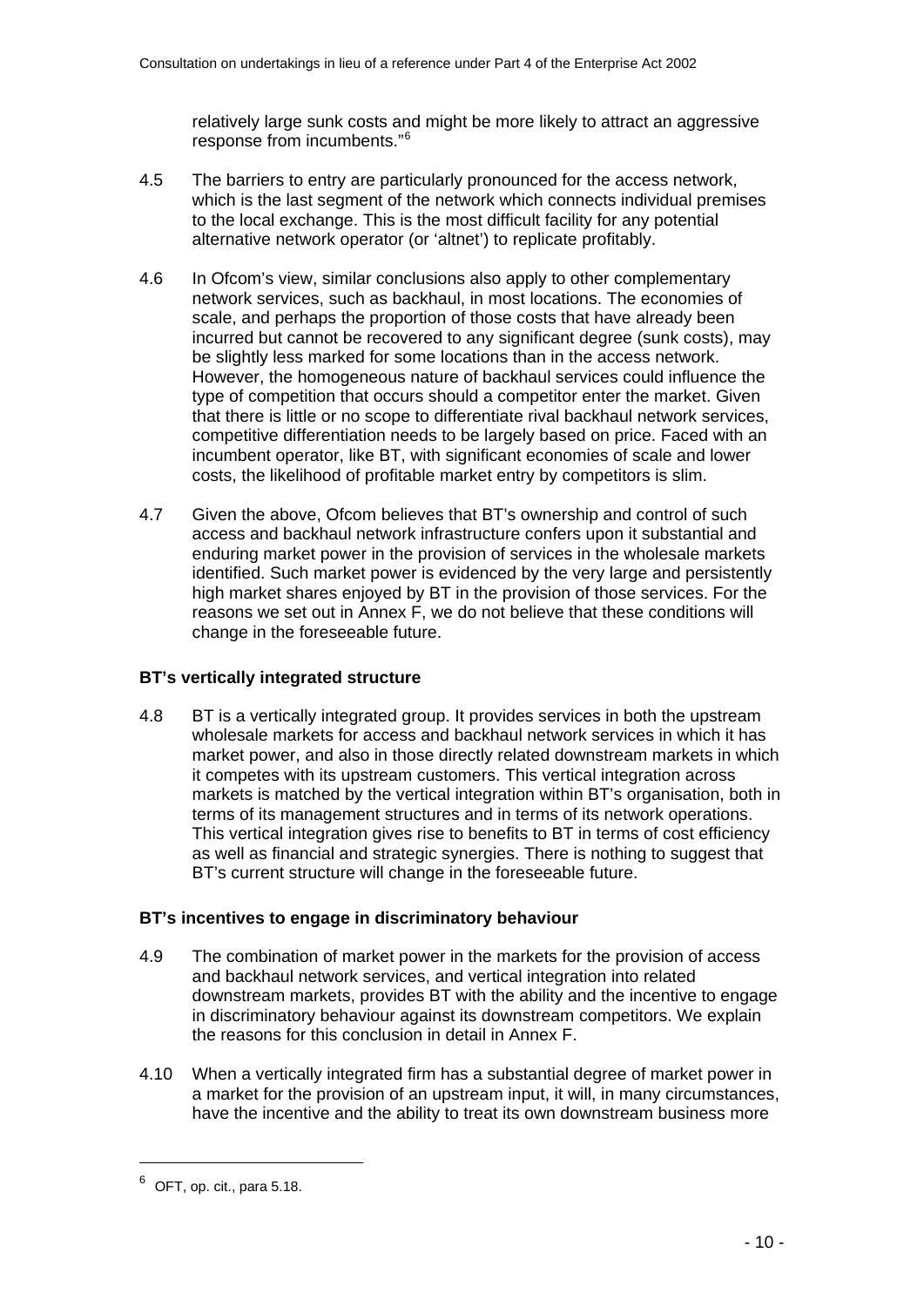favourably than its downstream competitors. Its upstream market power means that it is unlikely to lose share of upstream markets by supplying inferior products. The provision of inferior upstream products will maximise the profits of its combined upstream and downstream operations because it will have an advantage over competitors in downstream markets. This will be to the detriment of its downstream competitors and ultimately of final consumers.

- 4.11 The ability of a vertically integrated, dominant operator to exploit its market power in the provision of upstream services may be controlled, in part, by regulation designed to constrain any anti-competitive conduct. For example price controls may prevent a dominant operator with enduring market power from charging excessive prices for upstream products. Similarly, nondiscrimination obligations, whether imposed under general competition law or specific sectoral regulation, may to some extent prevent the dominant operator from offering lower quality services, or unfavourable terms and conditions, to downstream competitors.
- 4.12 However, even when such regulatory controls are in place they may not fully be able to address the problems identified. Ofcom is particularly concerned about discrimination in relation to non-price terms and conditions. Such nonprice discrimination may be much harder for a regulator to detect and address than price discrimination, yet it may have similarly detrimental effects on competition on downstream markets. The costs of regulation to address nonprice discrimination on an issue-by-issue basis may also be excessive, particularly in markets characterised by rapid change, as we discuss in section 5.
- 4.13 We recognise that price and non-price discrimination are not necessarily anticompetitive in all cases. However, given the conditions which prevail in the wholesale and retail markets identified, and for the reasons set out in Annex F, we believe that non-price discrimination by BT is likely to have the effect of restricting competition and reducing benefits to consumers under most if not all circumstances.

# **Conduct which has had the effect of restricting competition in the markets identified**

- 4.14 Ofcom suspects that BT may have acted in accordance with the incentives set out above in the wholesale markets identified, thereby restricting competition in the related downstream markets. We have analysed progress in the deployment of five of the most important wholesale products introduced recently, all of which are supplied by BT in the wholesale markets identified, namely: wholesale line rental (WLR), carrier pre-selection (CPS), local loop unbundling (LLU), DataStream, and partial private circuits (PPC). Each of these products was introduced by BT as a result of regulatory remedies in markets where BT has Significant Market Power (SMP). Between them, these products directly affect competition in downstream markets which represent around 87% of retail fixed telecoms revenues in the UK.
- 4.15 A detailed account of the development of each product is set out in Annexes G to K. The conclusions we have derived from those accounts are summarised below.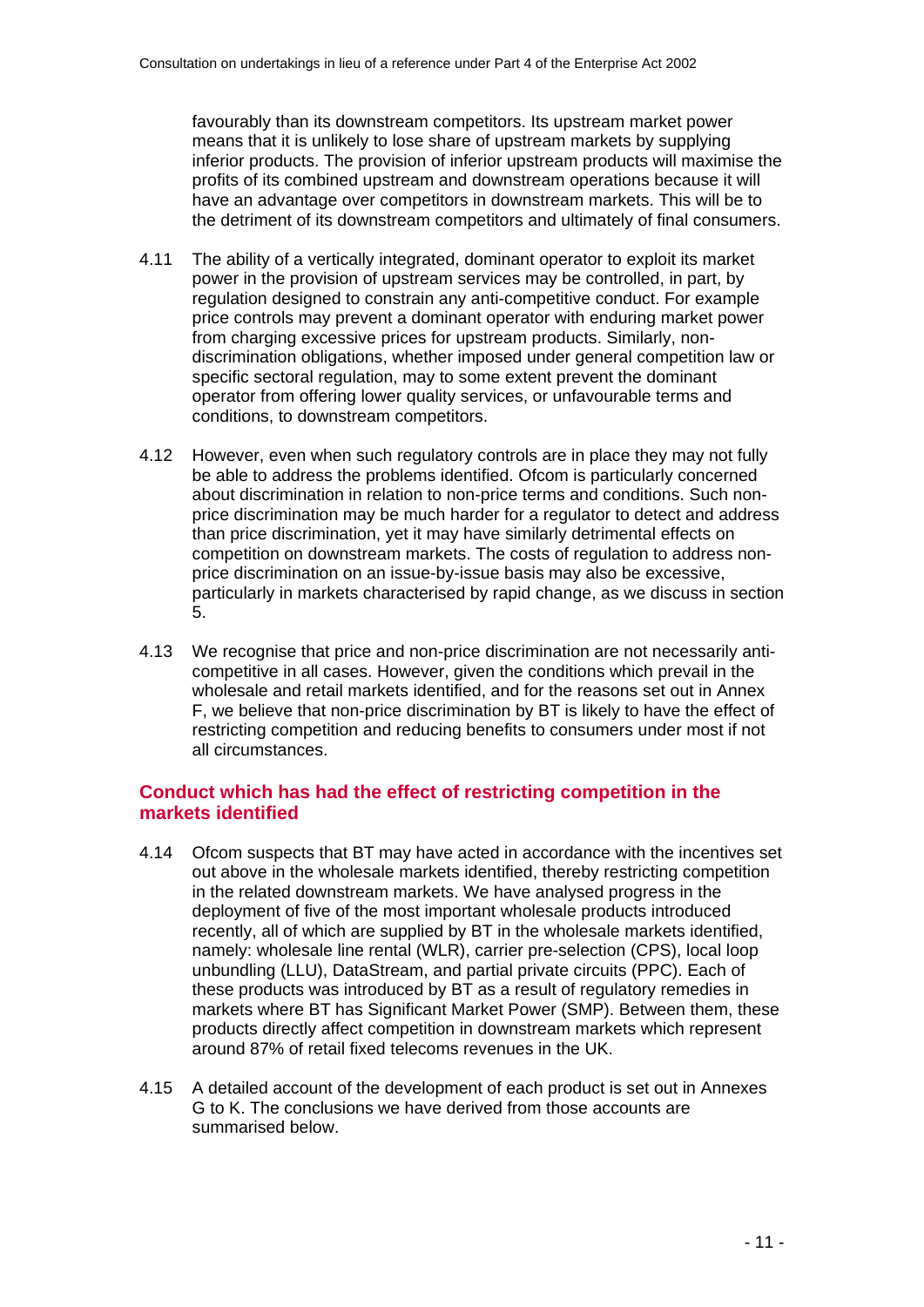#### **Reluctance to supply any wholesale product**

- 4.16 When BT was first asked about the introduction of many of the wholesale products we have considered (such as LLU, PPCs and WLR), initially its response was that they were not required. When downstream competitors requested a product be made available, as in the case of DataStream for example, commercial negotiations between BT and downstream competitors wishing to purchase the product either failed, or led to irreconcilable disagreement over the commercial terms or product specification being offered by BT.
- 4.17 As a consequence, Oftel (Ofcom's predecessor) had on a number of occasions to mandate the introduction of upstream products through regulation, and in most cases also to specify in considerable detail the design of particular products. In the case of PPCs, for example, Oftel had separately to mandate the introduction of a number of different products within the same product group (varying according to speed and grade of service).
- 4.18 In relation to a number of the upstream products considered, continuing problems of design or specification mean that BT's downstream competitors are still not able to use the products effectively as inputs to competitive downstream products.

### **Supply of an inferior wholesale product**

- 4.19 Our analysis of the selected wholesale products reveals many examples of products being supplied by BT to its wholesale customers of an inferior quality to those which BT supplies to its own downstream divisions. In some cases these wholesale products have not yet been designated by Ofcom as fit-for– purpose for use by downstream competitors as an input to a competitive downstream product. Ofcom believes that the effect has been to erode downstream competitors' ability to compete.
- 4.20 Individually, many of these issues might not have had a material impact on downstream competition. Cumulatively however, Ofcom believes that they have contributed to wholesale products being materially inferior to the inputs that BT supplies to its own downstream products, restricting downstream competitors' ability to construct competitive products in downstream markets.
- 4.21 The weaknesses of wholesale products offered to competitors have taken a variety of forms. These are described in detail in Annexes G to K, and they include:
	- Differences in commercial terms and conditions. BT's wholesale customers have been subject to a wide variety of requirements which BT's downstream divisions have not been subject to. For example, for PPCs, CPS and WLR, BT required its wholesale customers to forecast future demand in order that it could better predict resource requirements for its upstream operations. Wholesale customers were subject to financial or other penalties if their actual demand did not match these forecasts. Because BT's downstream divisions were not subject to such requirements, these forecasting requirements had the effect of being discriminatory, and may have placed competitors at a commercial disadvantage;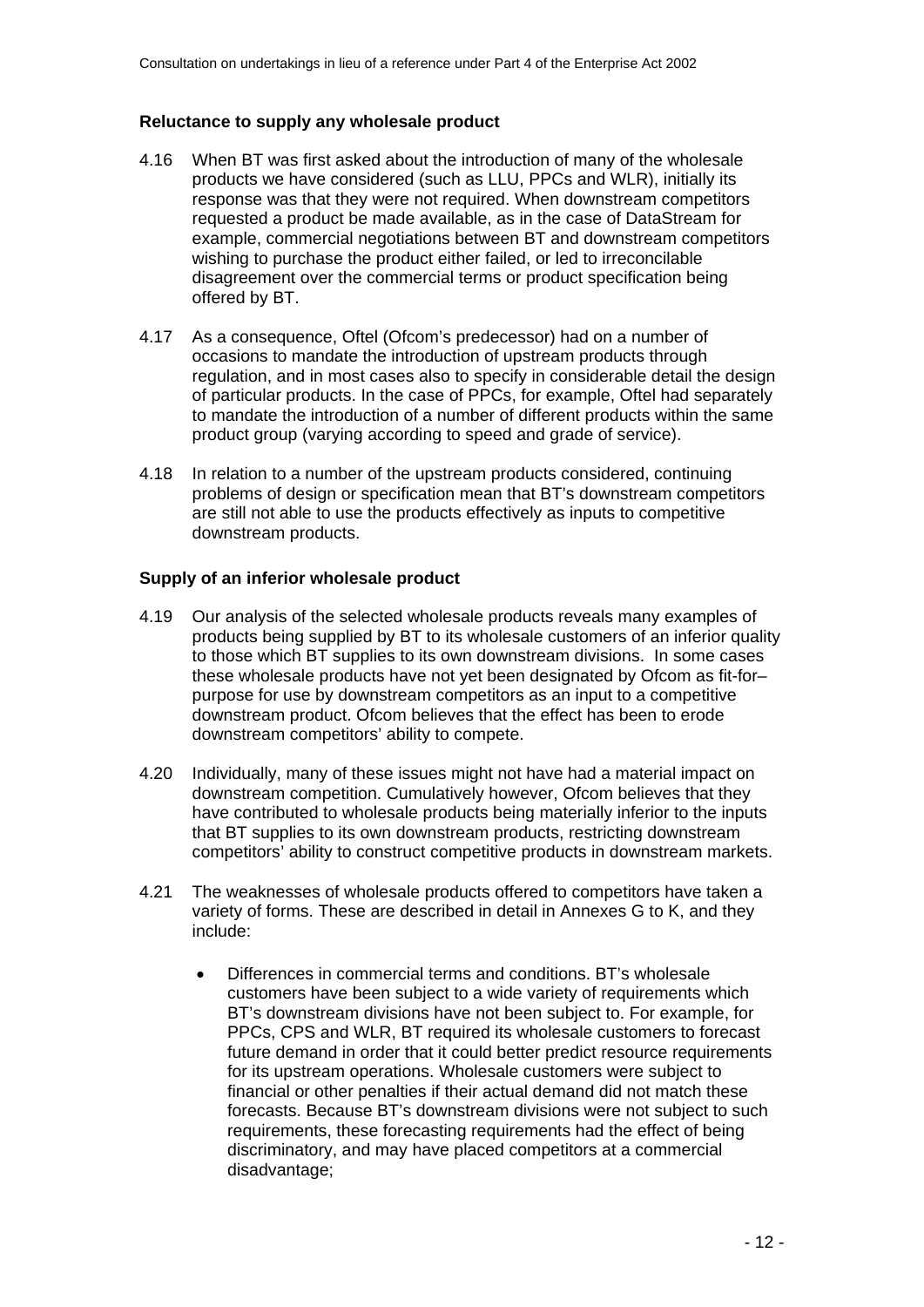- Inferior operational systems support. The wholesale products that BT offers to its downstream competitors have often been supported by operational systems which are less automated, or capable of less, than the systems supporting the products that BT supplies to itself. For example, this has resulted in much higher levels of order rejections for WLR and LLU, with the result that downstream competitors have taken longer than BT's downstream divisions to deliver their retail customers' orders;
- Differences in provisioning and migration of competitors' products. For many of these wholesale products, BT's upstream divisions have provisioned products earlier, or more rapidly for BT's downstream divisions than for its other wholesale customers. For example ports for IPStream, BT's end-to-end wholesale broadband service, could be reserved before ports were made available for DataStream, an upstream wholesale service;
- Inferior maintenance and fault clearing. In some cases, fault repair turnaround times that were available to BT's downstream divisions were not available to BT's wholesale customers;
- Differences in access to retail customer information. BT's own downstream divisions have access to its upstream divisions' customer databases, whereas BT's downstream competitors do not. One result of this, for example, has been a very high level of rejections of downstream competitors' orders because the customer address they provide does not precisely match that on BT's database; and
- Inferior access to BT's infrastructure. Some wholesale products, such as LLU, require downstream competitors to have a degree of access to BT's exchanges or other infrastructure. Difficulties finding a reasonable solution to BT's concerns over network integrity, for example, have meant that competitors have been disadvantaged in their access to BT's infrastructure, as compared to BT's own downstream divisions.

### **Resultant delays in introducing products and resolving problems**

- 4.22 Resolution of the issues described above has resulted in long delays between the introduction of wholesale products by BT following regulatory intervention, and the effective deployment of those products as inputs of a competitive downstream service.
- 4.23 The delays with many wholesale products have been very substantial. For example:
	- in November 1999, Oftel determined that BT must offer LLU products. In June 2005, five and half years later, the Telecommunications Adjudicator is still working with BT to resolve problems with many important features of the LLU products. As a result of such problems, the LLU products continue to suffer from inferior functionality to those that BT supplies to itself;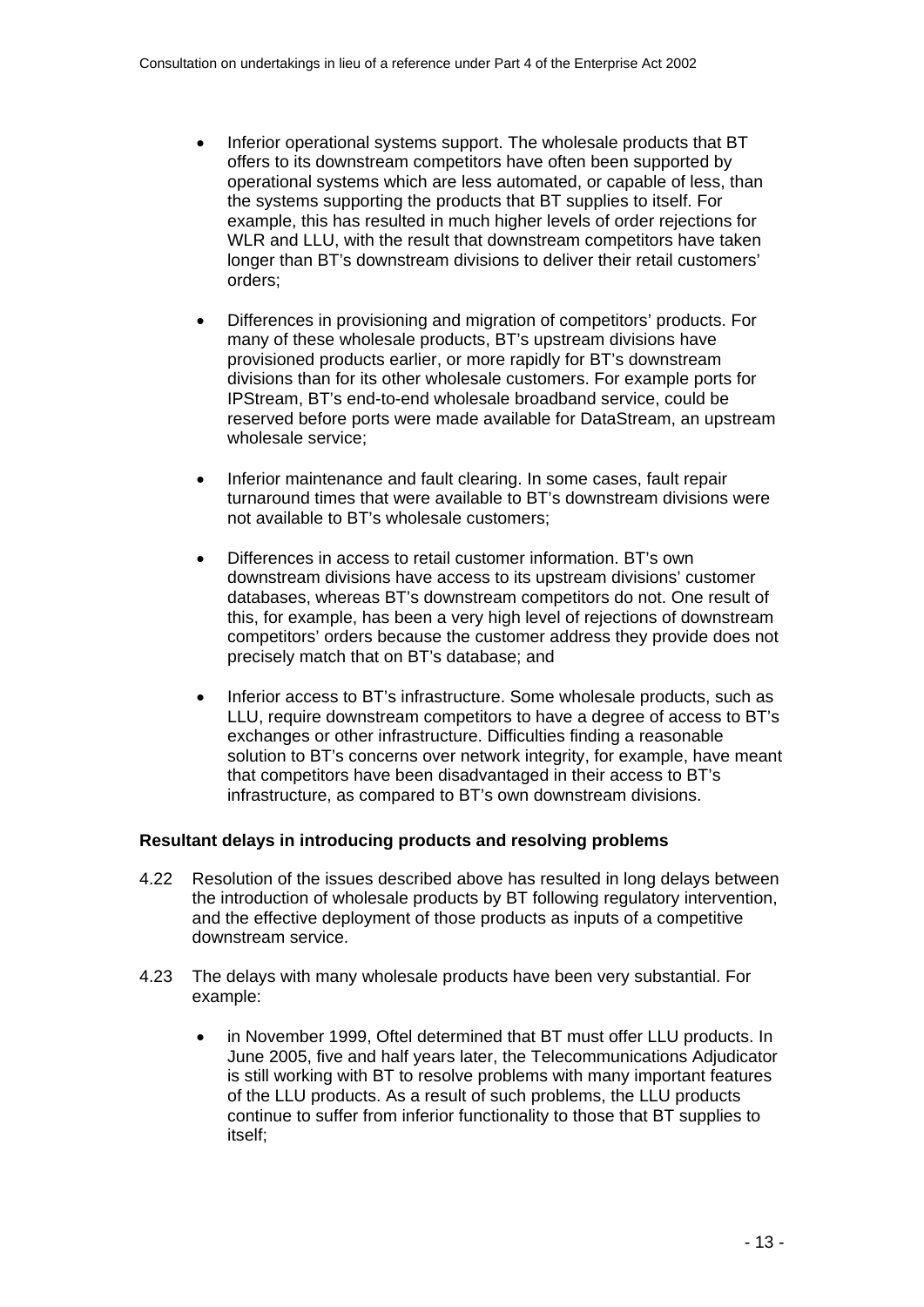- four years have passed since BT was directed to negotiate the terms of PPC provision on a commercial basis, yet there remain a number of areas in which BT's wholesale customers consider that PPCs are inferior to the network inputs used by BT's downstream divisions; and
- Oftel's determination that BT must offer WLR as a remedy was taken in August 2002. BT's WLR product has been repeatedly redesigned to resolve problems identified by wholesale customers. Release 14.1 of WLR, which will address many (but not all) of the remaining issues, is expected to be launched in December 2005, nearly three and a half years after the original determination.

#### **Response to supply of upstream products deters investment by competitors**

- 4.24 Ofcom believes that the combination of BT's enduring market power in upstream wholesale markets, and its vertical integration into downstream markets, may have had the effect of deterring investment by competitors in upstream markets. Although it may not be intended by BT, this may have had the effect of restricting competition in upstream markets. Ofcom believes that investment may have been, and may be being deterred in this way for two reasons:
	- Downstream product improvements. BT has upgraded downstream wholesale products for little or no additional cost, which may have had the effect of eroding the competitive advantage of customers purchasing upstream products. For example, when BT upgraded IPStream to include capacity-based charging for no additional charge, this had the effect of removing one of the competitive advantages of customers making investments on the basis of purchasing DataStream, an upstream product to IPStream. Similarly, BT has responded to the threat of competition from operators who might invest in businesses based on LLU inputs by reducing IPStream prices, possibly not to the point of causing a margin squeeze, but to the point of causing sufficient uncertainty and a sufficiently credible threat of further price competition that potential entrants are not able to build the business cases to support their investment; and
	- Network investment. BT's market power in access and backhaul markets is causing significant uncertainty in the network upgrade plans of other networks, who must interconnect to BT. As a result, other operators are facing additional risks in investing in their own NGNs, until they know the design of BT's NGN. This may be causing them to delay investments, and forgo any competitive advantages that earlier deployment of such investments might give them.
- 4.25 Ofcom suspects that the structural features and conduct discussed above are having, and have had, the effect of restricting competition in all the downstream markets for which the upstream services are a critical input. Ofcom suspects that BT's downstream competitors are unable to compete as effectively, depriving them of the capacity to offer a service comparable with that offered by BT. The ability of alternative communications providers to offer new, innovative products and services in downstream markets may have been hampered. Investment by actual or potential competitors may be deterred. Ultimately, end consumers are likely to suffer as a consequence of reduced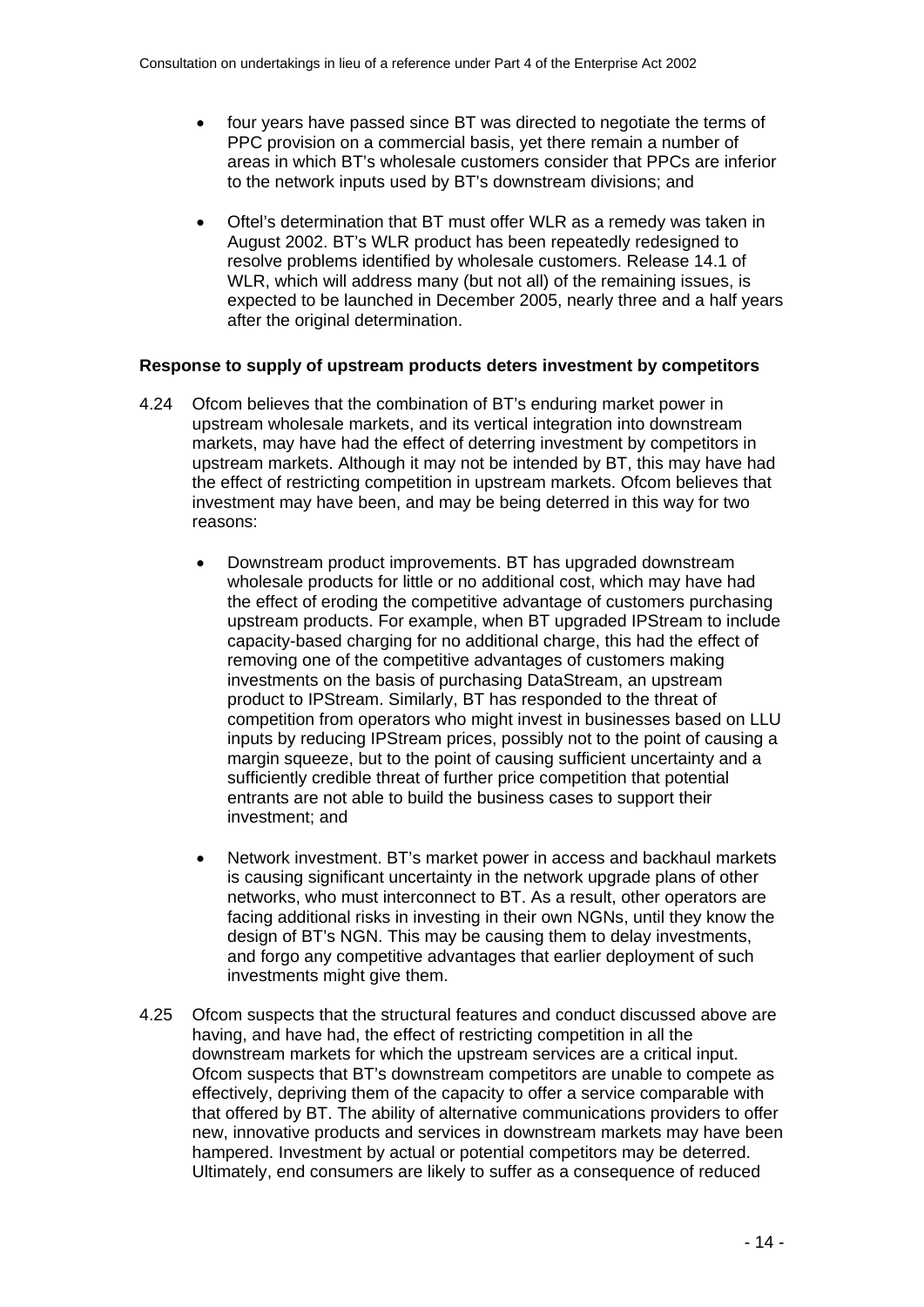choice, delayed introduction of services and potentially higher prices. The costs in terms of dynamic efficiency (that is the timely introduction of more efficient new services and new technologies) are likely to be especially pronounced in rapidly evolving telecoms markets.

# **Ability and incentive to discriminate likely to remain for the foreseeable future**

- 4.26 Given the enduring nature of the features giving rise to BT's ability and incentive to discriminate against its downstream competitors, we expect this incentive to persist for the foreseeable future. For the reasons set out in Annex F, Ofcom considers that BT will continue to enjoy a substantial level of market power in the wholesale markets for network access and backhaul services in the UK. There is nothing to indicate that BT's vertically integrated structure will change.
- 4.27 While Ofcom's concerns about the effects of BT's behaviour cover all the relevant markets identified in Annex D, Ofcom has particular concerns in relation to the deployment which is currently underway of next generation networks. Ofcom suspects that the process by which BT's next generation network is being introduced is having the effect of restricting competition. Ofcom is therefore particularly concerned that, unless the issue of next generation networks is addressed at this time, BT's further upgrading of its network may happen in a way that has the effect of putting its downstream competitors at a disadvantage, and in so doing have the effect of restricting competition and harming consumers for the foreseeable future. These issues are further discussed in Annex L.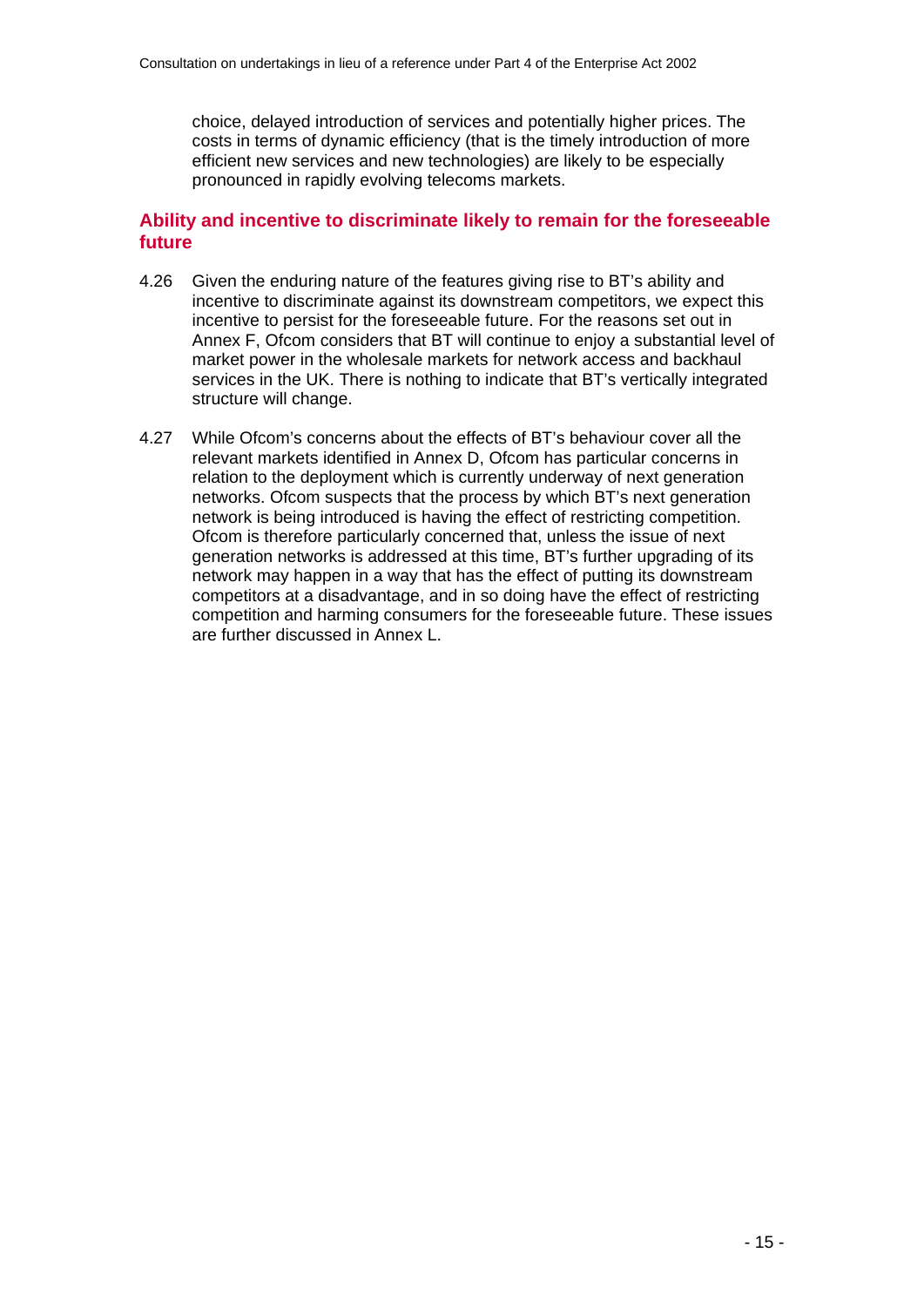# The appropriateness of the proposed undertakings

- 5.1 Ofcom considers that the most appropriate and proportionate method of addressing the features identified above is by accepting the proposed undertakings offered by BT. In reaching that conclusion, we have considered *inter alia*:
	- whether the problem is sufficiently serious to merit regulatory intervention at all;
	- whether we might otherwise proceed by means of the other powers available to us under the Competition Act 1998 and the Communications Act 2003;
	- whether the undertakings are apt to address the features identified; and
	- whether the undertakings satisfy the need to achieve as comprehensive a solution as is reasonable and practicable to the adverse effect on competition concerned, and to any detrimental effects on customers which result from the adverse effect on competition.

## **The scale of the problem**

- 5.2 In assessing whether the problems identified above are sufficiently serious to merit intervention, Ofcom has taken account of the importance of the markets identified, the degree to which competition may be being distorted by the features identified, and the extent to which such features are likely to persist over time.
- 5.3 We have no doubt that the scale of the problem is sufficient to justify Ofcom either in making a reference under Part 4 of the Enterprise Act 2002 or, as is proposed here, in accepting instead undertakings in lieu. As we describe in Annex C, the markets identified are of unquestionable importance to the social and economic life of the UK. The non-price discrimination in which, in our view, BT has the ability and the incentive to engage, and which we suspect is occurring and has occurred, has hampered and is liable to hamper the ability of downstream competitors to compete effectively.
- 5.4 The combination of these features is likely to lead to reduced efficiency, competitive entry and innovation in the retail markets identified. This in turn is likely to result in higher prices and lower choice for the end consumer. As stated above, we do not envisage any change in the foreseeable future to the conditions that give rise to BT's ability and incentive to discriminate.

#### **Other available powers**

5.5 Ofcom considers that the features identified above may most effectively be dealt with by accepting the proposed undertakings rather than through the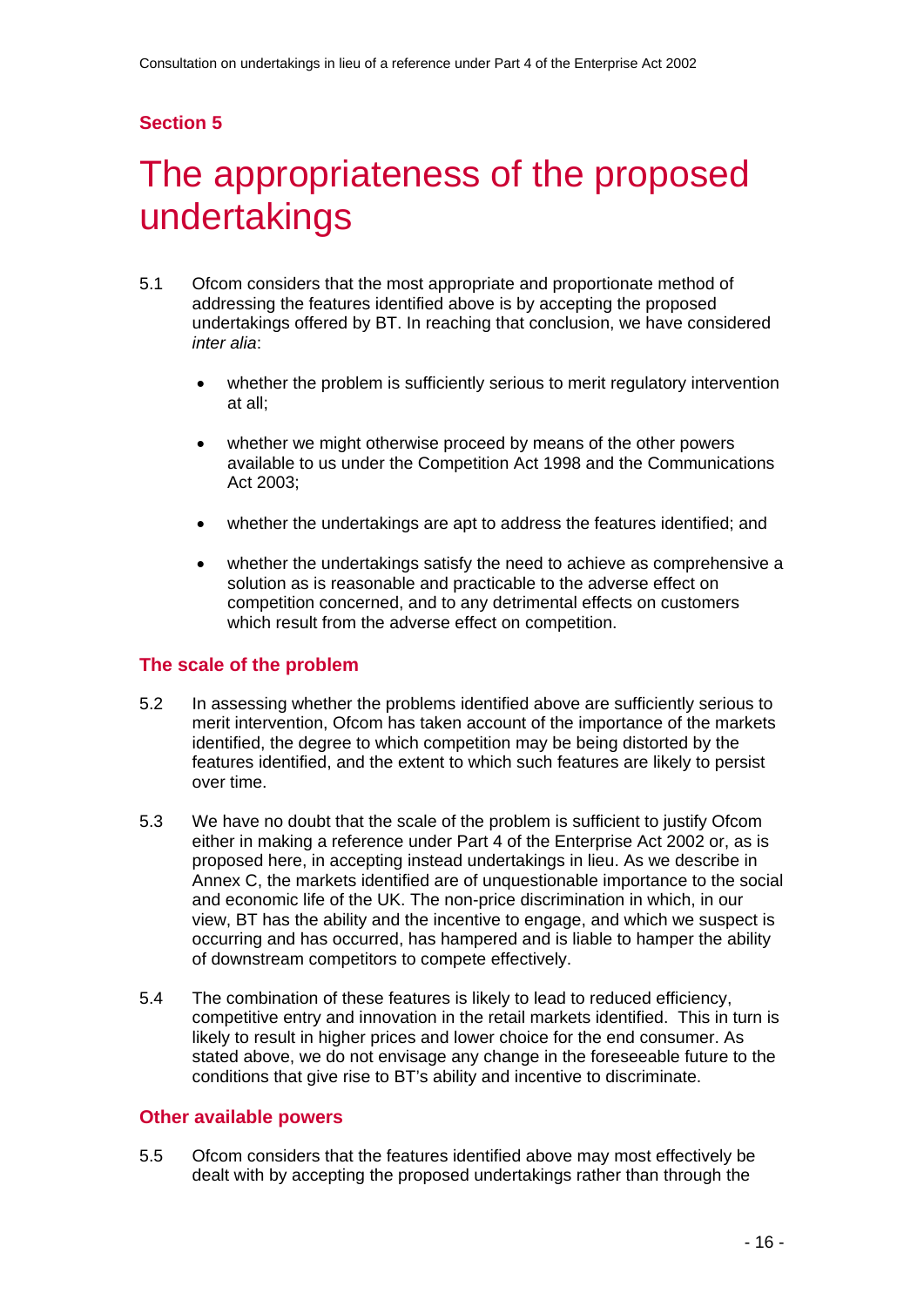exercise of its powers under the Competition Act 1998 or its *ex ante* regulatory powers.

#### **The Competition Act 1998**

- 5.6 On the basis of the materials currently available to it, Ofcom has no grounds for suspecting that there are anti-competitive agreements and/or concerted practices, within the meaning of Chapter I of the Competition Act 1998 or Article 81 EC, operating in the markets identified.
- 5.7 Discriminatory conduct by BT would be likely to constitute the abuse of a dominant position in the wholesale markets identified, contrary to Chapter II of the Competition Act 1998 and Article 82 EC.
- 5.8 Ofcom will continue to monitor the markets identified for breaches of EC and UK competition law and, where it is able to establish such breaches to have occurred, will intervene as necessary in exercise of its powers under the Competition Act 1998. For the following reasons, however, we believe that the features identified may more effectively be tackled by accepting the proposed undertakings.
- 5.9 First, there is a significant asymmetry of information that exists between BT and Ofcom (as well as between BT and its potential or actual customers and competitors). As a consequence, Ofcom may find it difficult to detect and prove in individual cases that non-price discrimination has in fact occurred.
- 5.10 Second, because of these difficulties of detection and proof, Ofcom may find it difficult to intervene in a timely fashion. Given the rapidly evolving character of the markets identified, any delay in intervention may confer first-mover advantages on BT and deter investment by actual or potential competitors.
- 5.11 Third, the proposed undertakings would constitute a more comprehensive solution to the problem than could be achieved by a series of interventions under the Competition Act 1998.
- 5.12 The European Commission has recognised that powers such as those available to Ofcom under the Competition Act 1998 may be inadequate to address market failures in certain sectors where 'the compliance requirements of an intervention to address a market failure are extensive'. For example, this could occur where there is a need to monitor 'terms and conditions including technical parameters', 'where frequent and/or timely intervention is indispensable' or 'where creating legal certainty is of paramount concern'.<sup>[7](#page-18-0)</sup>

<span id="page-18-0"></span><sup>7</sup> The Explanatory Memorandum to the European Commission's Recommendations on Relevant Markets, Commission Recommendation On Relevant Product and Service Markets within the electronic communications sector susceptible to ex ante regulation in accordance with Directive 2002/21/EC of the European Parliament and of the Council on a common regulatory framework for electronic communication networks and services, O.J. (2003) C-497, pp. 11-12.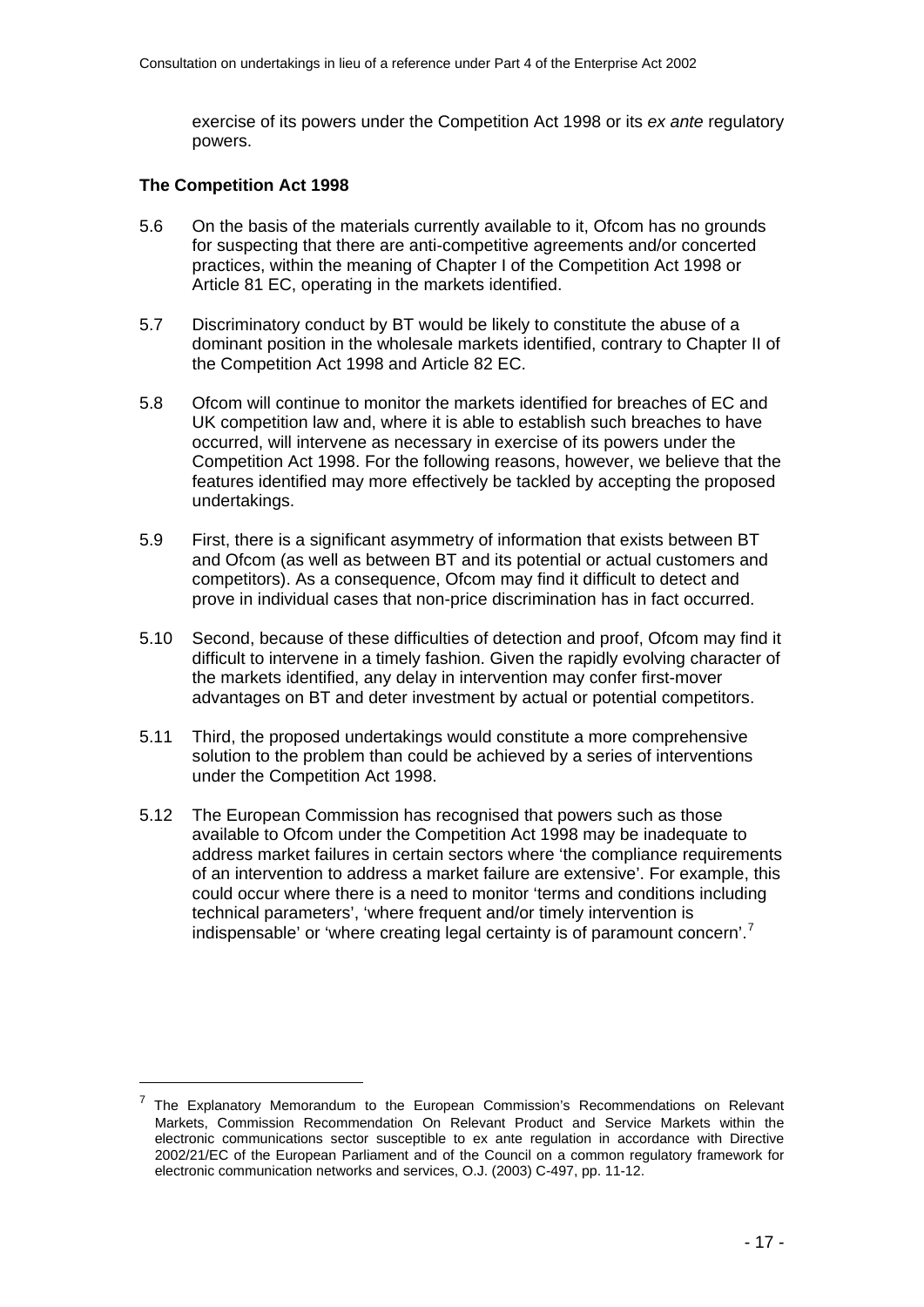# **Ex Ante Regulation**

- 5.13 Ofcom also considers that the proposed undertakings would complement the ex ante regulatory powers available to it under the Communications Act 2003 and the EC Common Regulatory Framework for electronic communications networks, in providing an effective basis for addressing the features identified.<sup>[8](#page-19-0)</sup>
- 5.14 The proposed undertakings deploy a variety of mechanisms aimed at defining equivalent treatment, and at preventing and detecting discriminatory conduct by BT when supplying wholesale network access and backhaul services to its downstream competitors. Using powers under the Communications Act or the Directives would involve Ofcom in commencing separate investigations in relation to particular products. The case studies in Annexes G to K illustrate the difficulties of detection, proof and delay in implementing effective remedies. This is particularly the case where the features which have been identified in the markets are resulting, and have resulted, in adverse effects on competition in respect of a wide range of products.
- 5.15 Further, as with the Competition Act, the proposed undertakings would constitute a more comprehensive solution to the problem than could be achieved by a series of interventions under the Communications Act. A product-by-product approach allows discrimination effectively to move from product to product within a chain of supply. For example, competition in an upstream market may be restricted if BT improves a downstream product without altering the margin between the two products. Alternatively, changes in the margin between an upstream and a downstream product affect competitors' ability to compete in each of these markets. The resulting uncertainty has the effect of reducing investment in these markets by operators competing with BT.

# **The purpose and effect of the undertakings**

- 5.16 The purpose of the undertakings described in this document and set out in Annex E is to address the competition concerns described in section 4 of this document.
- 5.17 The undertakings are apt to address the competition concerns identified, because whilst they allow BT to retain its vertically integrated structure, they set out a detailed basis on which BT can operate within the context of its market power and vertical integration; and they constrain its ability and remove the incentives of its component divisions to engage in the types of conduct identified which have the effect of restricting competition.
- 5.18 These undertakings achieve this by a number of means. They identify a number of wholesale products in markets for access and backhaul network services. The supply of these products is critical to creating the conditions for effective competition at the deepest level of infrastructure at which such competition is likely to be sustainable. The undertakings specify particular circumstances in these markets in which the wholesale products supplied to other communications providers must be the same as those supplied to BT's

<span id="page-19-0"></span><sup>8</sup> Council of 7 March 2002 on a common regulatory framework for electronic communications networks and services (Framework Directive) OJ (2002) L 108, p. 33.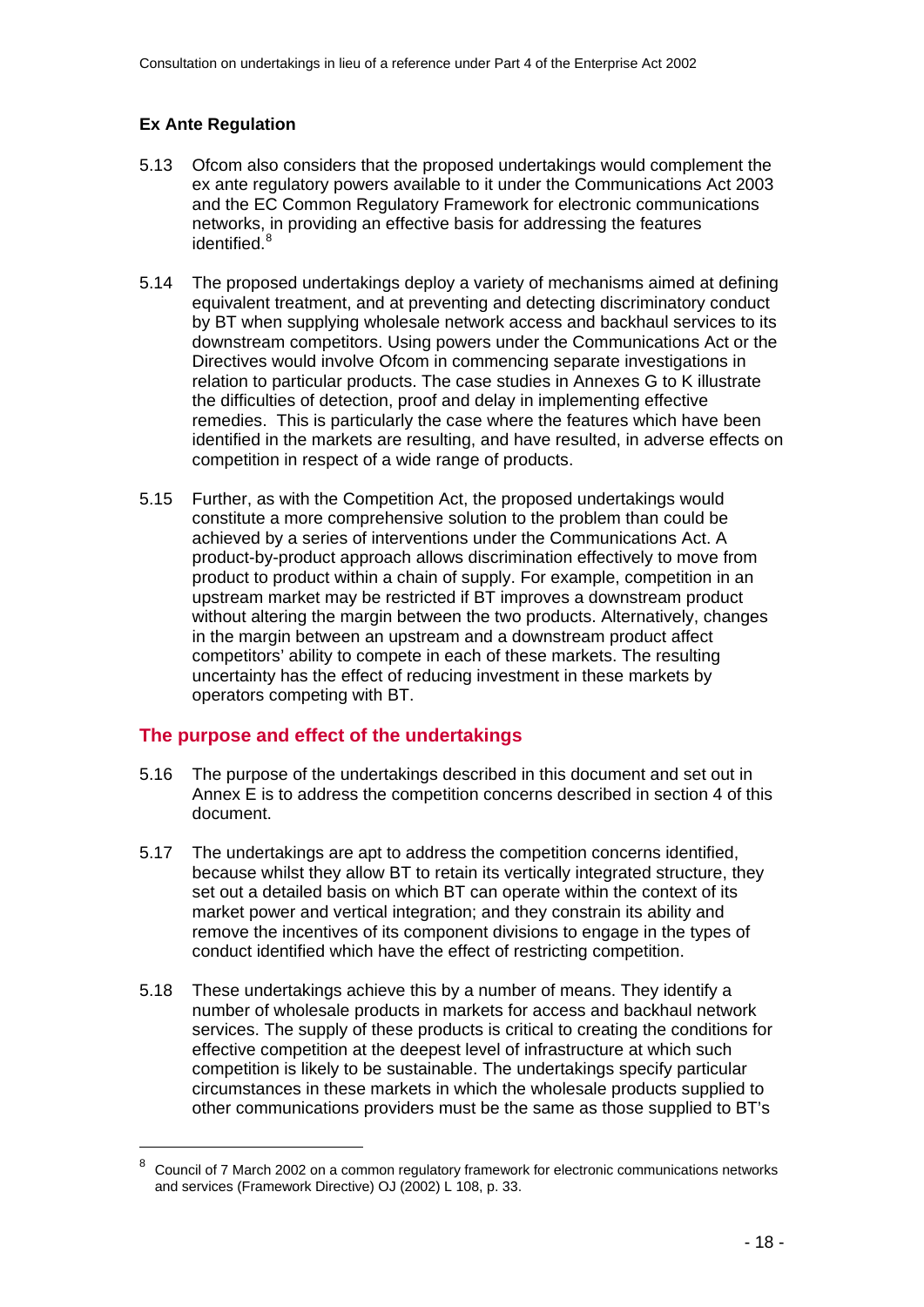downstream divisions. To complement this, the undertakings increase the autonomy of decision-making within the parts of the BT group which supply wholesale products in the markets identified, and they affect the incentives of particular individuals and divisions within the BT group who supply these products. They restrict the information flows within the BT group to protect commercially sensitive information. They specify how the upgrades to BT's new network must adhere to the principles of non-discrimination. Finally, they increase the level of transparency within BT, to enable Ofcom and BT's wholesale customers to monitor whether these requirements are being complied with.

- 5.19 The undertakings BT offers are in five parts, as we discuss below:
	- Equivalence of Inputs;
	- Access Services Division;
	- new management arrangements within BT:
	- next generation networks; and
	- Equality of Access Board.

### **Equivalence of Inputs**

- 5.20 The proposed undertakings relating to equivalence of inputs would require BT to provide the same specified wholesale products and services, by means of the same systems and processes, on the same terms and conditions, to other communications providers and to its own downstream operations.
- 5.21 Because of the proposed undertakings on equivalence of inputs, BT's own downstream operations would use the same inputs as were being supplied to other communications providers. As a result, BT would have no incentive to engage in non-price discrimination such as delay in providing products or the provision of inferior products, and such conduct would be made much more difficult to achieve.
- 5.22 The undertakings apply equivalence of input to a defined set of products. These are products in the markets for access and backhaul services, in which (as we discuss in Annex D) Ofcom believes BT to have enduring market power. The product set covers the key access and backhaul products which are inputs to the following types of market:
	- narrowband (voice) markets: various WLR products;
	- broadband markets: shared and full metallic path facilities and IP-based bitstream access; and
	- $\bullet$  leased lines markets: Ethernet-based (fibre) access and backhaul<sup>[9](#page-20-0)</sup>.

<span id="page-20-0"></span><sup>9</sup> Specifically, equivalence of input will apply to wholesale extension service and backhaul extension service, and in future to a wholesale extension service access product, a wholesale extension service backhaul product, and a wholesale end-to-end Ethernet service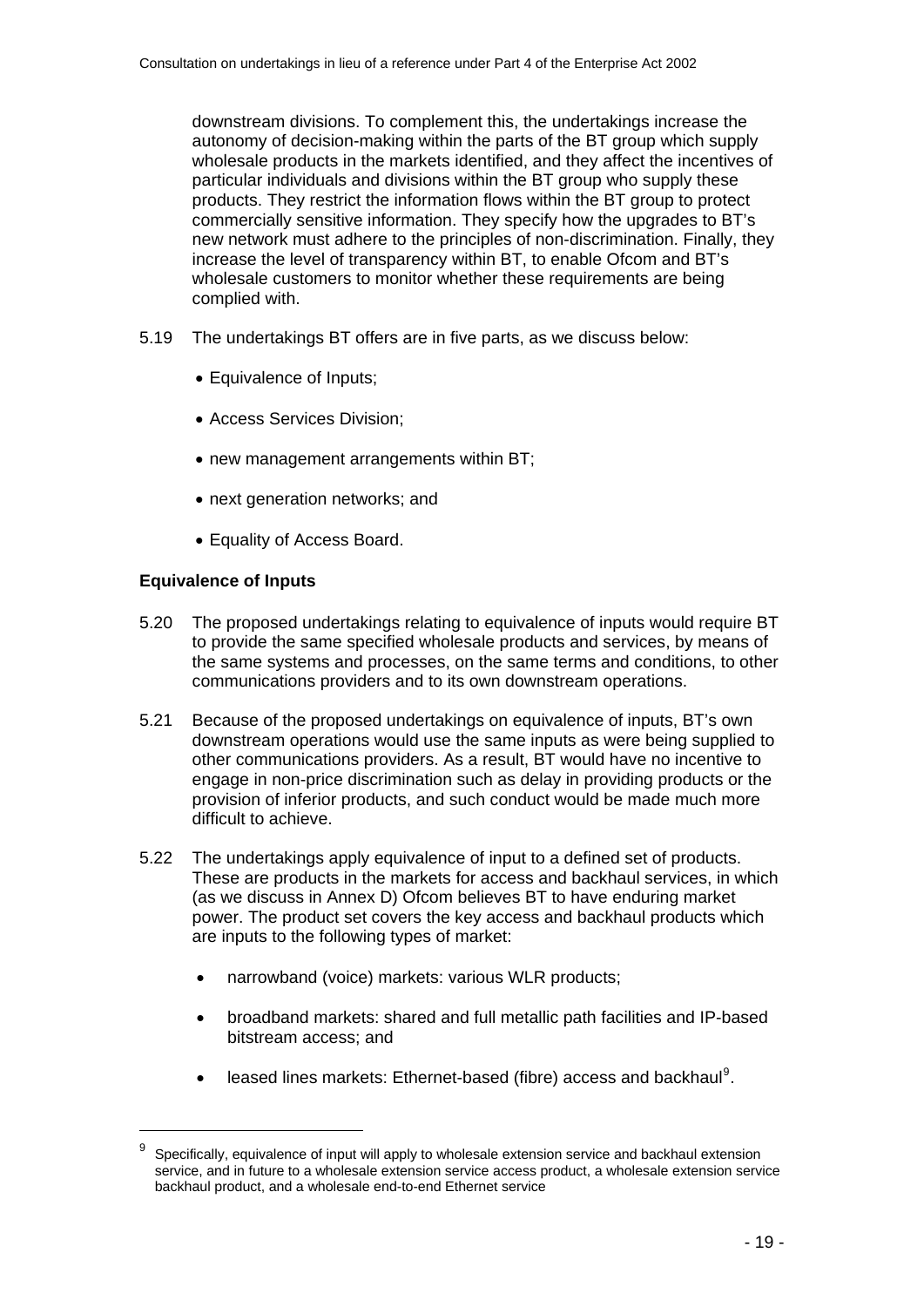- 5.23 The product set does not include the current upstream inputs to leased lines market; partial private circuits (PPCs). We consider that it would be impractical and disproportionate to require equivalence of input to be applied to these products, because they are likely to be replaced over time by Ethernet-based products. However, it is likely that wholesale customers will continue to purchase at least some PPC products for some time to come. To address this, the undertakings would require BT to be increase the level of transparency regarding the network inputs that it supplies to its own downstream divisions. The undertakings would commit BT to apply reasonable endeavours to address any concerns over non-equivalence that were identified as a result.
- 5.24 The product set includes a downstream wholesale broadband product, IPbased bitstream, currently in the form of IPStream. We consider that the upstream broadband product, LLU, will not be economically viable in many parts of the country, particularly rural areas, where there is a lack of customer density. BT's enduring market power in these locations is therefore likely to reside further downstream, namely in the provision of IP-based bitstream. We consider that it is impractical to identify the specific geographic areas in which LLU will be economically viable at this stage.
- 5.25 The proposed undertakings also specify a timetable for the delivery of equivalent products. We are satisfied that the dates specified are the earliest by which equivalence of inputs could reasonably and practicably be achieved, given the technical issues involved in its implementation.

## **Access Services Division**

- 5.26 The proposed undertakings would establish an Access Services Division (ASD) within the BT group. ASD would control and manage the physical layer  $a$ ssets<sup>[10](#page-21-0)</sup> of the access and backhaul networks and employ all the staff operating and managing them. It would operate under a separate brand name, which would have no more than a minor association with the BT brand.
- 5.27 ASD would provide a set of defined products, including backhaul products which would be improved according to defined principles. This product set would not include IPStream. ASD would be prohibited from providing such products to BT which were not also available to other communications providers on an equivalence of inputs basis, unless there were no demand from other providers or unless Ofcom agreed otherwise.
- 5.28 The proposed undertakings specify a set of internal governance arrangements to secure an operational separation of ASD from the rest of BT's activities. These include provisions regarding the incentive-based remuneration for ASD's senior management, which would be aligned with the performance of ASD only; and provisions to prevent undue influence and inappropriate information flows between ASD and the rest of the BT group.
- 5.29 The purpose of these provisions is to address the competition concerns arising from the combination of BT's enduring upstream market power and its vertical integration. As set out in section 4 and in more detail in Annex F, it is these features gives rise to both the ability and the incentive to provide inferior upstream products.

<span id="page-21-0"></span> $10$  "Physical layer" means the duct, fibre, copper and other non-electronic assets in a network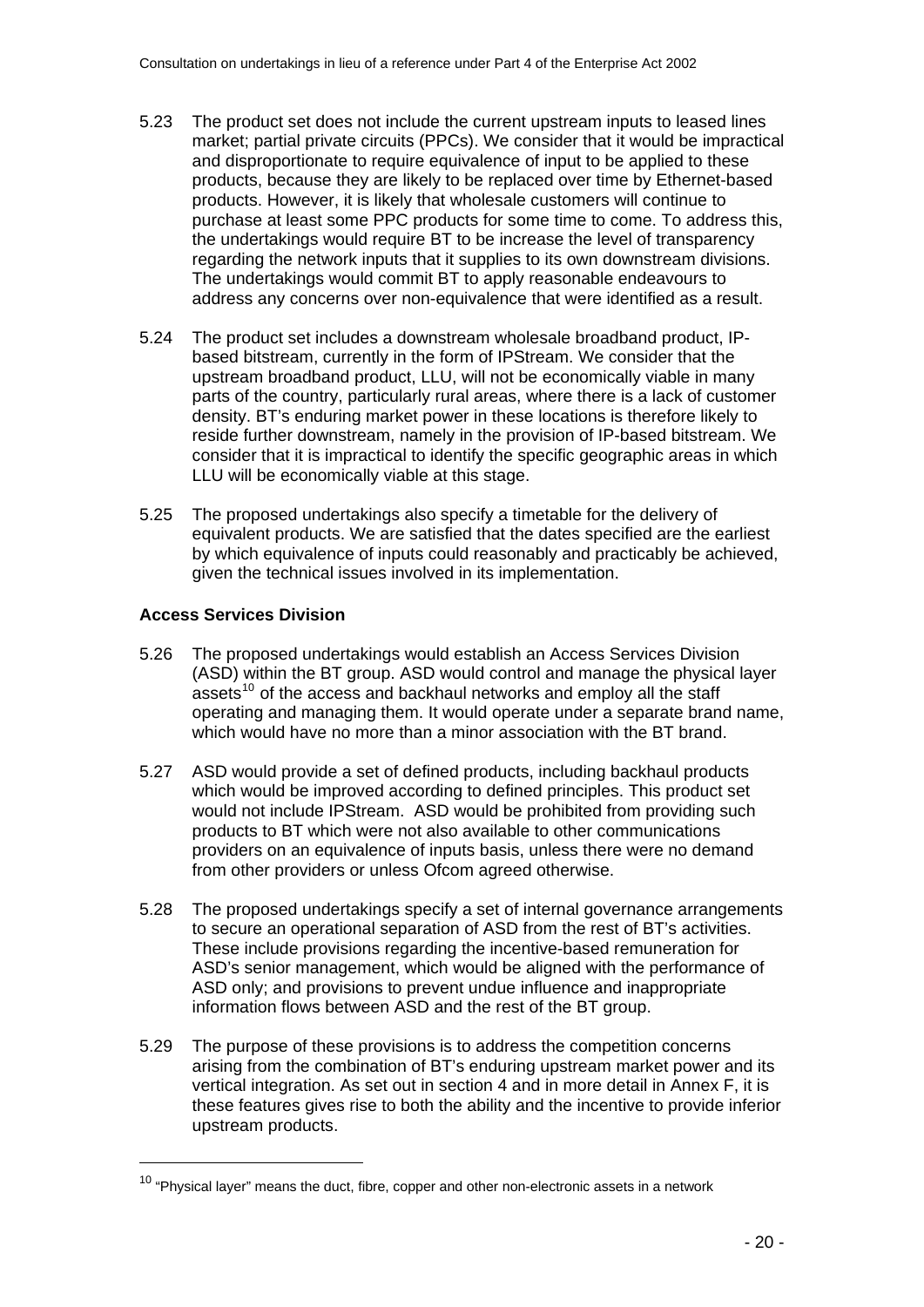- 5.30 The vertical integration of BT operates at a number of different levels:
	- the network and operations are vertically integrated, in that BT operates the only end-to-end fixed telecoms network with national (and near universal) coverage, including all the associated components, tiers and layers;
	- the organisation is integrated, in that a single management and team structure spans its activities across the value chain;
	- it benefits from strategic integration based on an integrated business strategy across the group; and
	- it also operates with financial integration in that it has consolidated capital and cash requirements.
- 5.31 **Network integration** has the benefit of economic and technical efficiency, but may enable discriminatory conduct because access to the network is controlled by a single organisation which supplies both the upstream and downstream products.
- 5.32 The provisions of the proposed undertakings would partition the network between: (i) ASD, which would contain the physical layer assets of the backhaul and access networks in ASD; and (ii) BT Wholesale, which would contain the transmission layer assets of these networks, as well as the core network assets.
- 5.33 We believe that this is a coherent and clear distinction, which addresses the competition effects of network integration without undermining the economic benefits of vertical integration. The undertakings provide that ASD would have sufficient influence over the use of the transmission layer assets that it would be able to act independently in the provision of its products using those assets. This gives the arrangement sufficient flexibility to adapt to changes in market conditions and technologies.
- 5.34 The **organisational integration** within the group (particularly within BT Wholesale as it is currently structured) gives the management of BT knowledge of activities and plans across the value chain. For example, BT Wholesale has an incentive to supply inferior LLU products, so that its market position in the provision of its downstream IPStream product is not jeopardised. BT Wholesale has the ability to change the specifications and pricing of its IPStream product in response to Ofcom's regulatory interventions to encourage competition based on LLU inputs.
- 5.35 The proposed undertakings address these concerns by providing an organisational separation between the upstream activities of ASD and the rest of BT. Teams would be separated organisationally and physically, and would be prohibited from passing commercial information or influencing commercial policy. The number of people in BT outside ASD who would be allowed to be insiders to ASD's plans by virtue of their group role, is tightly defined and the roles listed. The incentives of the senior management of ASD would be aligned with the performance of ASD only.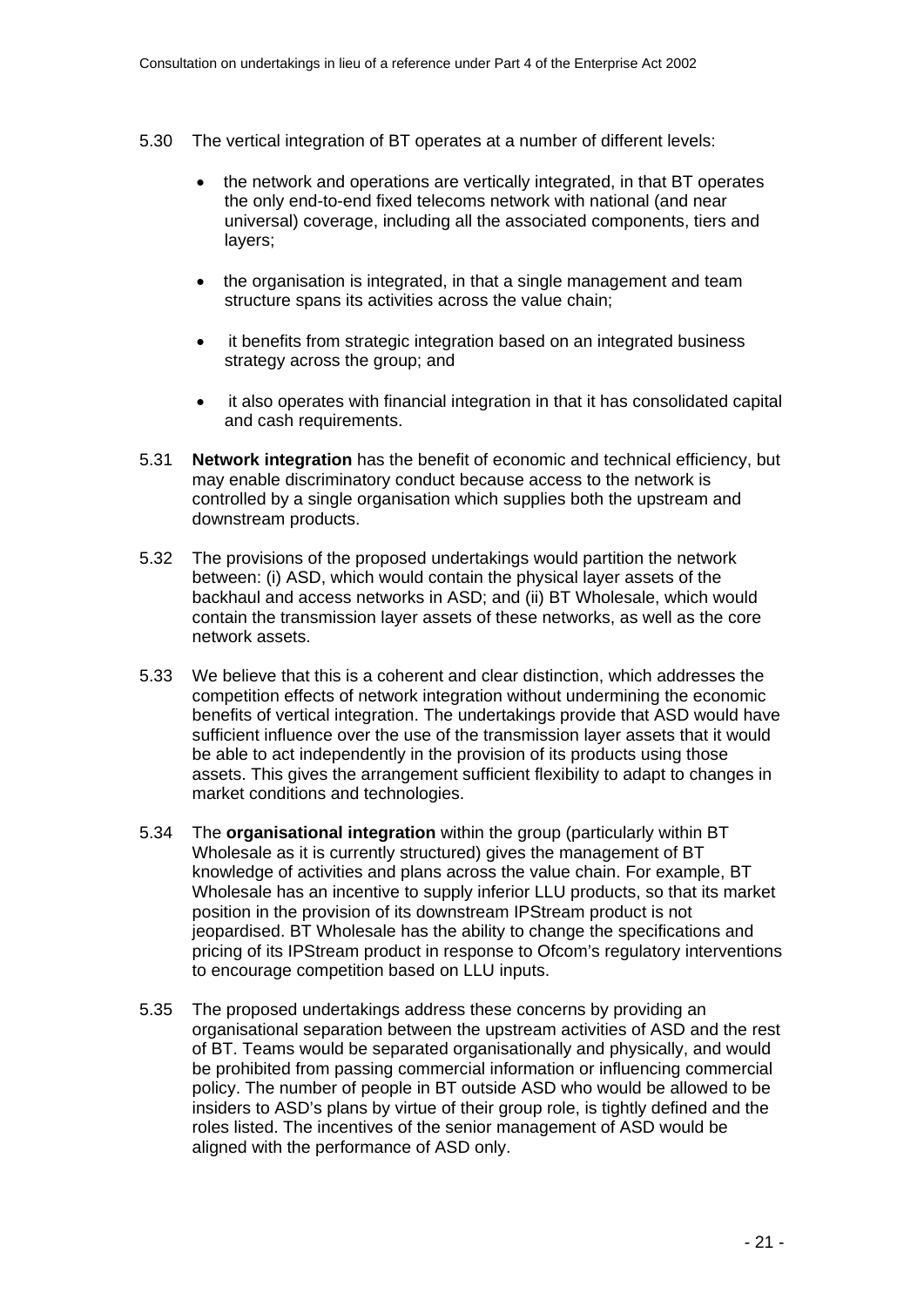- 5.36 The **strategic integration** of BT gives rise to risks that the business strategy of the upstream operations will be determined with a view to the strategic interests of the group as a whole, rather than even-handedly for all the customers of the upstream operations. For example, a strategy that constrains investment in access products (for example, LLU) may benefit BT group but may disadvantage competitors.
- 5.37 The proposed undertakings would address this concern by giving ASD a degree of independence within an annual operating plan and capital expenditure plan agreed with the BT group. While this would not completely resolve the tension between the division's strategy and the broader strategy of the BT group, we consider that this is as far as it is reasonable and practicable for the undertakings to go. The alternative – entirely independent strategic plans for ASD – would not be compatible with the continuing duties of a single board of directors of British Telecommunications plc.
- 5.38 The proposed undertakings do not address the **financial integration** of the BT group. The capital and cash requirements of the group would continue to be consolidated. It is not clear that there are adverse competition effects from this fact, so long as the capital and cash resources are deployed in a nondiscriminatory fashion within BT.
- 5.39 We consider that the operational separation provisions for ASD in the proposed undertakings would be sufficient to address the adverse competition effects arising from BT's enduring market power in upstream markets and its vertical integration whilst preserving the benefits of integration. They are also sufficiently flexible to accommodate changes in markets and technologies in the coming years.

#### **New management arrangements within BT**

- 5.40 The third part of the undertakings provides for new management arrangements within the rest of BT group (i.e. outside of ASD). These address three of Ofcom's competition concerns.
- 5.41 Firstly, Ofcom is concerned that BT, owing to its market power upstream and its vertical integration across the value chain, is able to respond to regulatory interventions upstream by action in downstream markets, particularly by product differentiation and innovation, and pricing decisions.
- 5.42 Secondly, Ofcom is concerned that BT's downstream retail operations have undue influence over the products and services provided by its upstream wholesale operations, to the detriment of retail competitors.
- 5.43 Thirdly, Ofcom would be concerned if competing retail service providers, who wanted to buy input products from BT, had to buy them from BT Retail, their main competitor.
- 5.44 The proposed undertakings would address these concerns by specifying various prohibitions on discriminatory behaviour or inappropriate information and undue influence passing between different teams and divisions within BT. These provisions would apply to the product management team in BT Wholesale responsible for SMP products. Products which are important upstream inputs for service providers would be managed within a new team in BT Wholesale, with some products being transferred out of BT Retail into this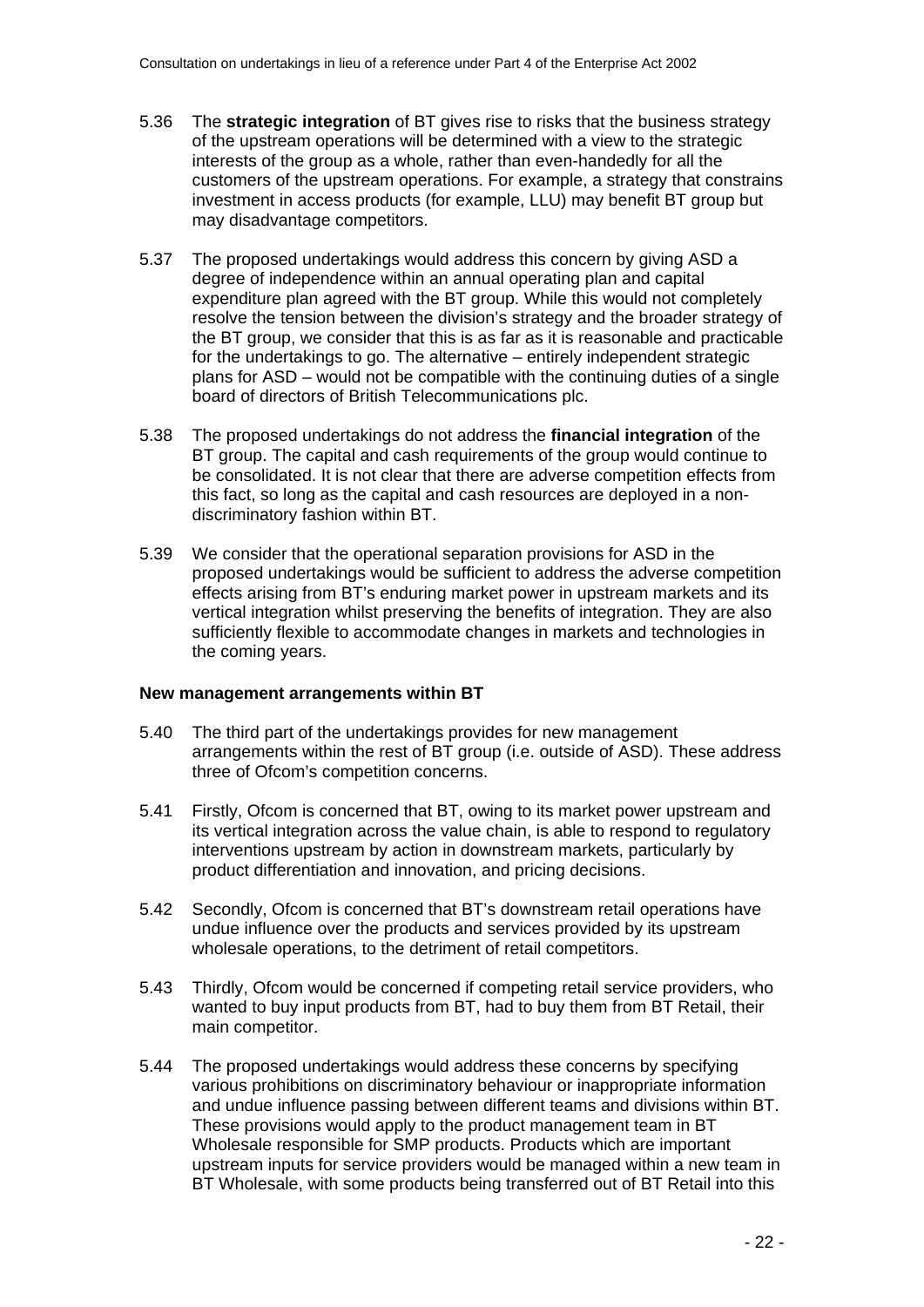team. BT would maintain an organisational separation between its downstream retail activities and its upstream wholesale activities, while allowing communications providers the choice of which they would prefer to be served by.

5.45 Ofcom considers that these provisions are sufficient to address its competition concerns, whilst allowing BT to provide services to its customers in an efficient fashion.

#### **Next generation networks**

- 5.46 BT is planning to transform its existing multiple electronic communications networks to a new next generation network technology, called its 21st century Network (21CN).
- 5.47 As is set out in section 4 and in more detail in Annex L, Ofcom is concerned that BT's investment in 21CN is providing BT with the ability to restrict competition, and that BT's upstream market power and vertical integration give it the incentive to do so. BT's network upgrade could restrict competition were it to:
	- provide BT with a systematic first-mover advantage in the deployment of its NGN, as a result of its market power and its superior information about the design of the 21CN;
	- provide BT's retail divisions with earlier and more complete information about the design of the network than is available to BT's downstream competitors;
	- provide BT's retail divisions with more opportunity to influence the design of the 21 CN than is available to BT's downstream competitors;
	- provide BT's downstream divisions with upstream products with higher functionality than those available to its downstream competitors;
	- re-locate points of interconnection so that competitors' assets became stranded;
	- be designed to provide end-to-end services, rather than unbundled network elements which allow competitors to make use of their own infrastructures;
	- adopt interconnection arrangements that made capabilities such as endto-end quality of service management harder for competitors to provide; and
	- allow BT to upgrade customers using software switches, rather than physically reconnecting customers between pieces of equipment as must competitors using LLU – a slower and costlier process.
- 5.48 The proposed undertakings address these concerns. To deal with BT's reluctance to supply wholesale products required by other communications providers, the undertakings specify that BT would not foreclose opportunities for unbundled network access for other communications providers. They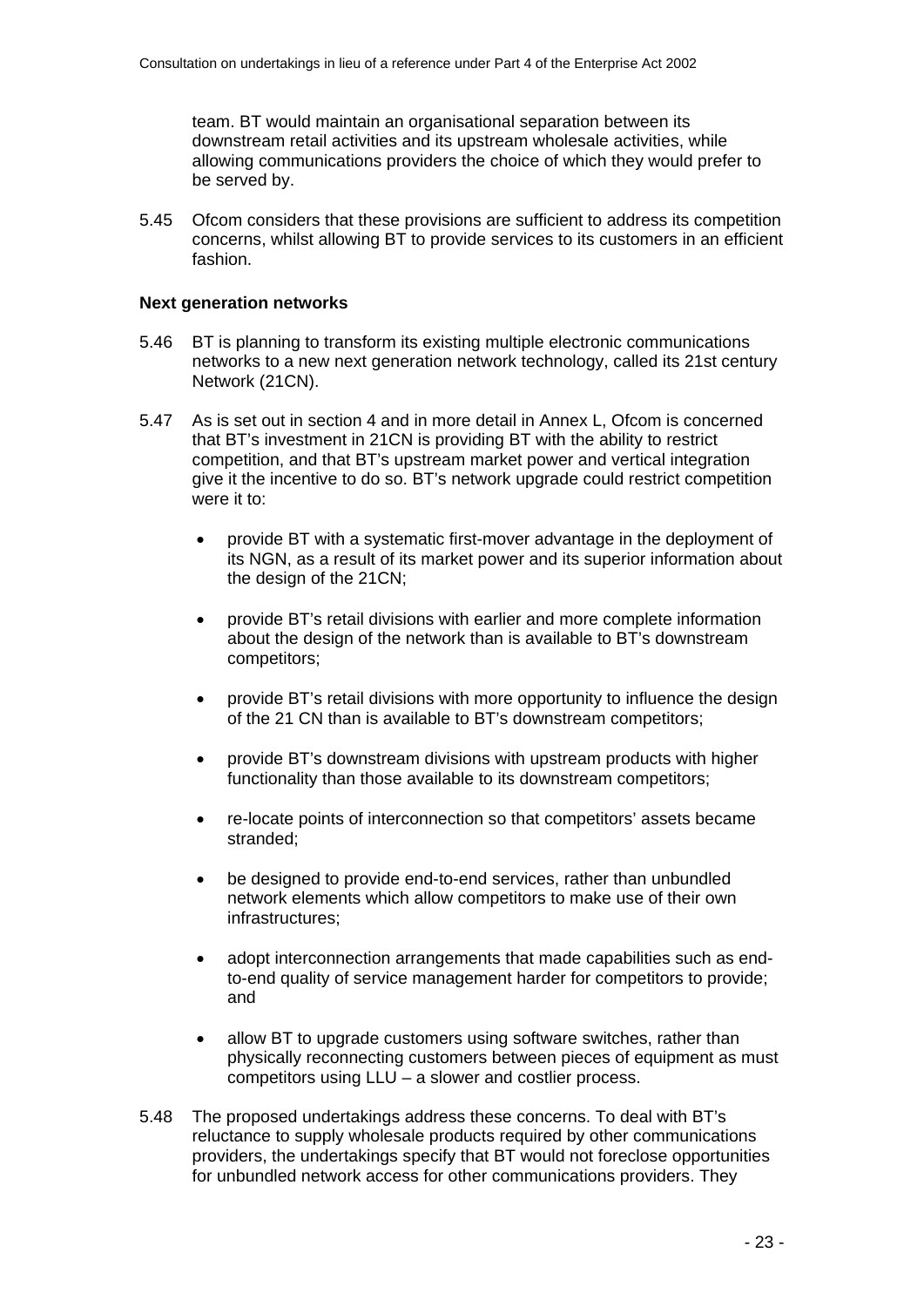include an undertaking by BT to design the network efficiently to provide products that it is predictable that other communications providers are likely to require – specifically SMP products and their successors. This is supported by a proposed undertaking for BT to bear the costs, at its expense, of any redesign of the network required to provide these products. This commitment gives BT an incentive to design the network with the needs of other communications providers in mind.

- 5.49 To deal with BT's provision of inferior products based on its 21CN, the proposed undertakings provide for the network to be designed so as to provide equivalence of inputs for SMP products that competitors are likely to require. In line with the proposed equivalence of inputs undertakings described above, this would make it much harder for BT to provide inferior wholesale products. In addition it is proposed that BT undertakes that it will ensure that the capability of its new network to switch customers between services electronically ("broadband dialtone") does not give it an advantage over competitors, who can only switch customers by physically moving their connections from one piece of equipment to another.
- 5.50 To deal with BT's ability, resulting from its vertical integration, to respond in downstream markets to the provision of upstream inputs for competitors, BT is proposing an undertaking not to provide retail products based on its 21CN until wholesale variants are available.
- 5.51 To deal with the cost implications of BT's plans on other communications providers, the undertakings set out the principles BT would apply in making compensation payments to these providers for the costs of reconfiguring their networks. This would give BT an incentive to optimise the costs incurred across all of the industry, not just its own.
- 5.52 Lastly, to deal with the asymmetry of information and delays in providing information to other communications providers, BT is offering an undertaking to participate in a multi-lateral industry group, which would have the power to make plans for the transition of UK telecoms networks in general to the next generation of technology.

### **Equality of Access Board**

- 5.53 The final part of the proposed undertakings relates to the establishment of a new internal compliance function called the Equality of Access Board, which would be supported by an Equality of Access Office.
- 5.54 At its most general, Ofcom's concern is that BT is able to engage in vertical non-price discrimination between its own operations and those of other communications providers. By its nature vertical non-price discrimination is difficult to detect, either by competitors or by the regulator, who are by definition external to BT's organisation.
- 5.55 The Equality of Access Board would address this concern by establishing an independent, authoritative and transparent board within BT to monitor BT's compliance with the undertakings.
- 5.56 The independence of the board would be secured by the fact that a majority of its members would be independent of BT. It would have the authority to obtain information and investigate compliance, through the work of the Equality of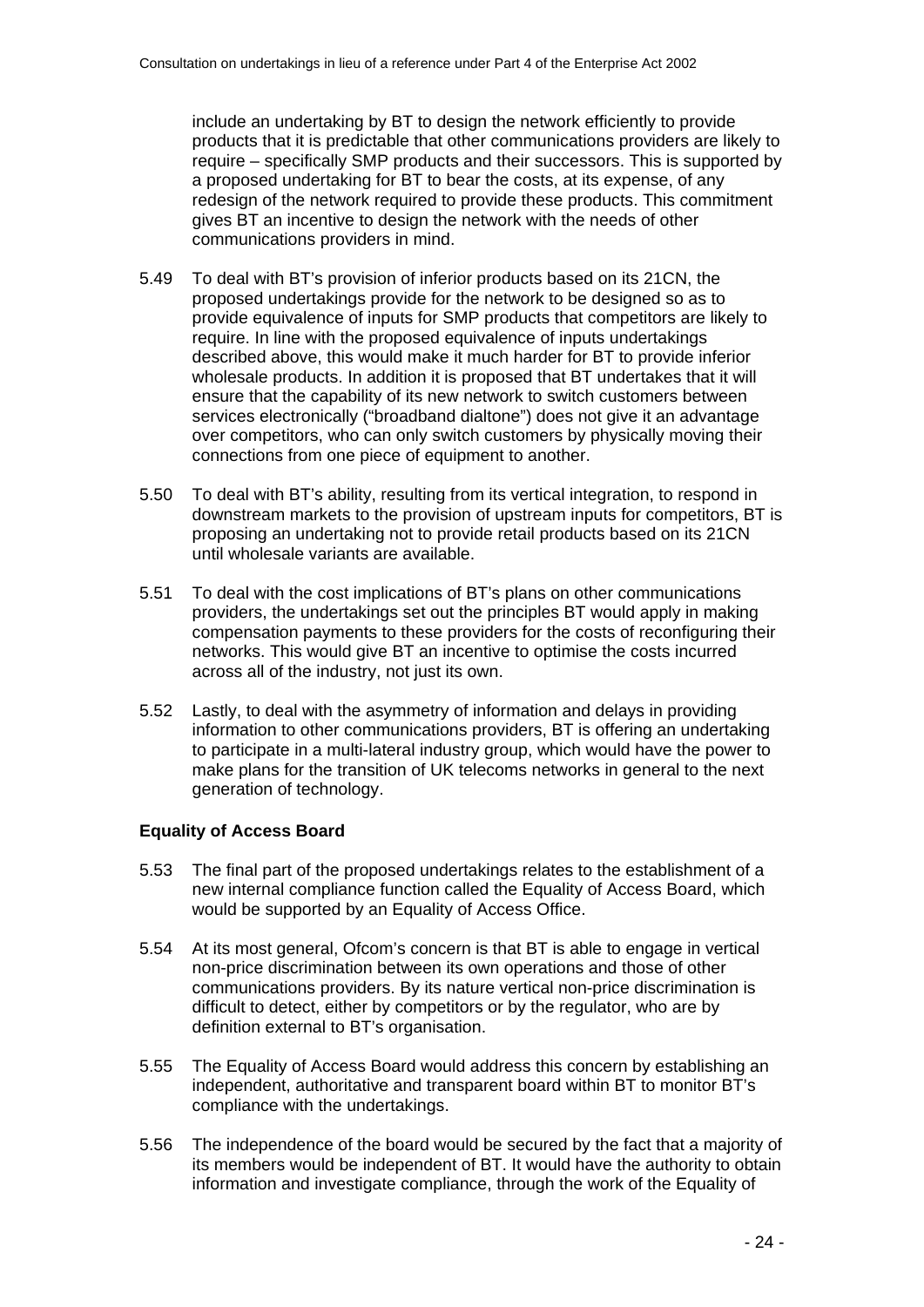Access Office. It would record its proceedings in minutes, which would be available to Ofcom. Any breaches identified would be reported to Ofcom. It would conduct annual reviews and would publish its reports.

5.57 Ofcom considers that this monitoring arrangement would make a substantial contribution to ensuring compliance with the rest of the proposed undertakings, and as such adds to the comprehensive nature of the package of undertakings offered.

#### **Northern Ireland**

- 5.58 All the proposed undertakings discussed above would apply in Northern Ireland, except for the operational separation of an ASD in Northern Ireland (and some consequential proposed undertakings around staff incentives). Equivalence of inputs, prices, processes and timescales; the Equality of Access board; the provisions relating to next generation networks; and all the other undertakings would be the same in Northern Ireland as in the rest of the UK.
- 5.59 The reason for the exception is that BT Northern Ireland is a comparatively small division of BT, and has historically been structured as a single, vertically integrated operation. Ofcom considers that it would not be practical to draw a boundary line between ASD and non-ASD staff in Northern Ireland. Furthermore, product management and many other functions are run on a national (all UK) basis, operating out of London. Therefore, the only roles potentially separable in Northern Ireland would be local operations and local sales (other functions, such as sales to corporate customers and call centres, are either carried out on the mainland, or are not specific to Northern Ireland).

## **The need to achieve as comprehensive a solution as is reasonable and practicable**

- 5.60 Ofcom believes that this package of undertakings offered by BT represents as comprehensive solution as is reasonable and practicable to the adverse effects on competition, and to the detrimental effects on customers described above.
- 5.61 A more restrictive set of obligations on BT would come at a cost in terms of flexibility, practicability and efficiency. In particular, in Ofcom's view it would not be proportionate at this time to seek the structural separation of the BT group, a remedy which would in principle be available to the Competition Commission following a reference. We perceive that there are some benefits to consumers from BT's vertical integration, and the package of proposed undertakings seeks to retain these while addressing the adverse effects of vertical integration on competition.
- 5.62 Conversely, a less restrictive set of obligations on BT would be less able to address the features of the market that Ofcom has identified and which currently confer on BT the ability and incentive to engage in discriminatory behaviour.